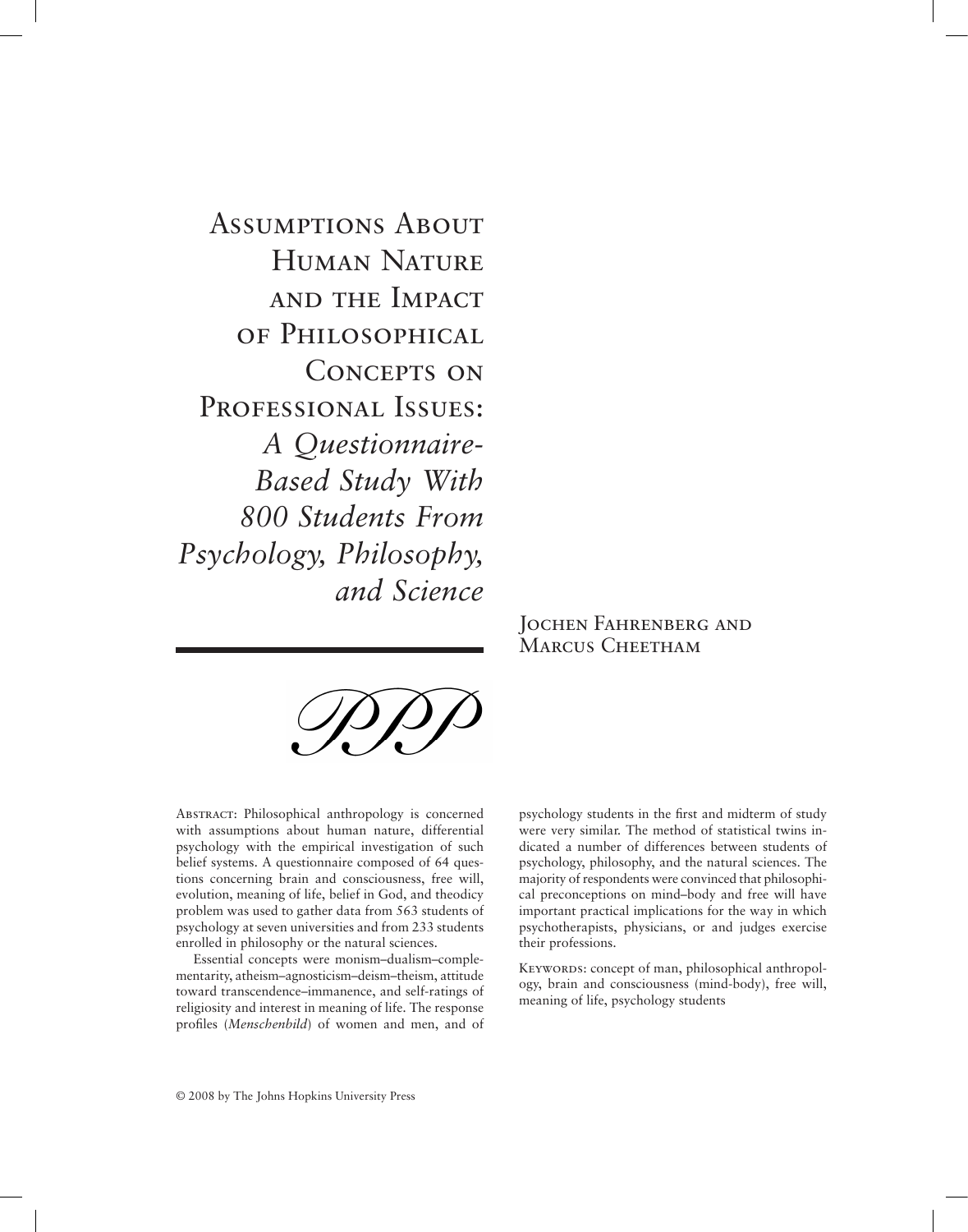HAT IS HUMAN NATURE? This question has long engaged the attention of philosophers. More recently, neuroscientists' manifestos on the mind–body problem and on the illusion of free will have been published (e.g., Elger et al., 2004). There is, however, an alternative to reading what individual philosophers or psychologists have written about human nature: One can carry out a survey of which assumptions about human nature actually predominate. For instance, what do students of psychology in their first semester think about the controversial issue of free will and the mind–body relation? After assessment of such preconceptions, this important question may be posed: Do these individual preconceptions really have an influence on decision making in scientific and professional life, and on the preference for certain methods, explanations, and goals?

These assumptions may not be so present in the minds of individuals that they can be easily described as a structured concept of man. The questionnaire-based approach is, therefore, wellsuited to exploring these preconceptions and their interrelationships, despite its methodological shortcomings. What is more, a questionnaire is the appropriate instrument for reaching a large number of individuals.

Instead of restricting itself to the mind–body issue (Fahrenberg and Cheetham 2000), the scope of this study is extended to include topics such as religiosity, interest in the meaning of life, the belief in God and atheism, transcendence and immanence, the theodicy problem, and beliefs about supernatural (paranormal) phenomena. First-term university students of psychology are an important target group; these students have hardly been influenced by their studies and are easy to contact and recruit in their obligatory lectures. Although the aim is to perform a quasirepresentative survey, it is expected that the relatively less simple process of sampling students in later semesters and students of other disciplines probably imposes constraints on the data analysis of these target groups.

This investigation follows a theoretical position that distinguishes central belief systems from other preconceptions that seem less axiomatic and fundamental, even if they are regarded by respondents as personally important. The central belief systems of an individual or a group of individuals can be differentiated from other beliefs on account of their systematic importance, and the personal assessment of their validity, certainty, and importance.

There are a number of publications that expound different perspectives and provide—either few or thematically rather narrow—suggestions with which to distinguish types of preconceptions, religious orientations, and assumptions about human nature (see, for example, Chapman and Jones 1980; Groeben 1997; Huber 1996; Schneewind 1999; Wrightsman 1992). Noteworthy is Terwey (1993), who developed a taxonomy of world view types based on the representative German ALL-BUS survey in 1992. A number of textbooks of personality psychology make reference to different concepts of man, paradigms, covert anthropological assumptions, subject models, value orientation, and the difficulties of reconciling these, as well as to the importance of a metatheory with which to bring these elements together or to at least structure them. There are also contributions that specifically incorporate the viewpoint of clinical psychology and the defined goal of psychotherapy, and there are many older contributions with interesting discussions (for reviews, see Fahrenberg 2004, 2006; Wrightsman 1992). However important the theme may be and even though it is of such interest to so many inquiring minds, there is a virtual absence of broader exploratory empirical approaches in differential psychology.

The function of organizing the central aspects of the concept of man is assigned in the present study to three fundamental belief systems. The central preconceptions or axioms concern (1) the distinction between monism and dualism, which in turn involves the inherent distinction between different views of the mind–body problem, (2) the belief in God or atheism, and (3) transcendence and immanence as general conceptions. This third dimension was adopted from Bottenberg and Schade (1982, 127), who distinguished two "general conceptions that individuals have of the nature and meaning of their own existence (the self) and of the nature and meaning of the world": Transcendence: "the extent to which individuals regard reality and the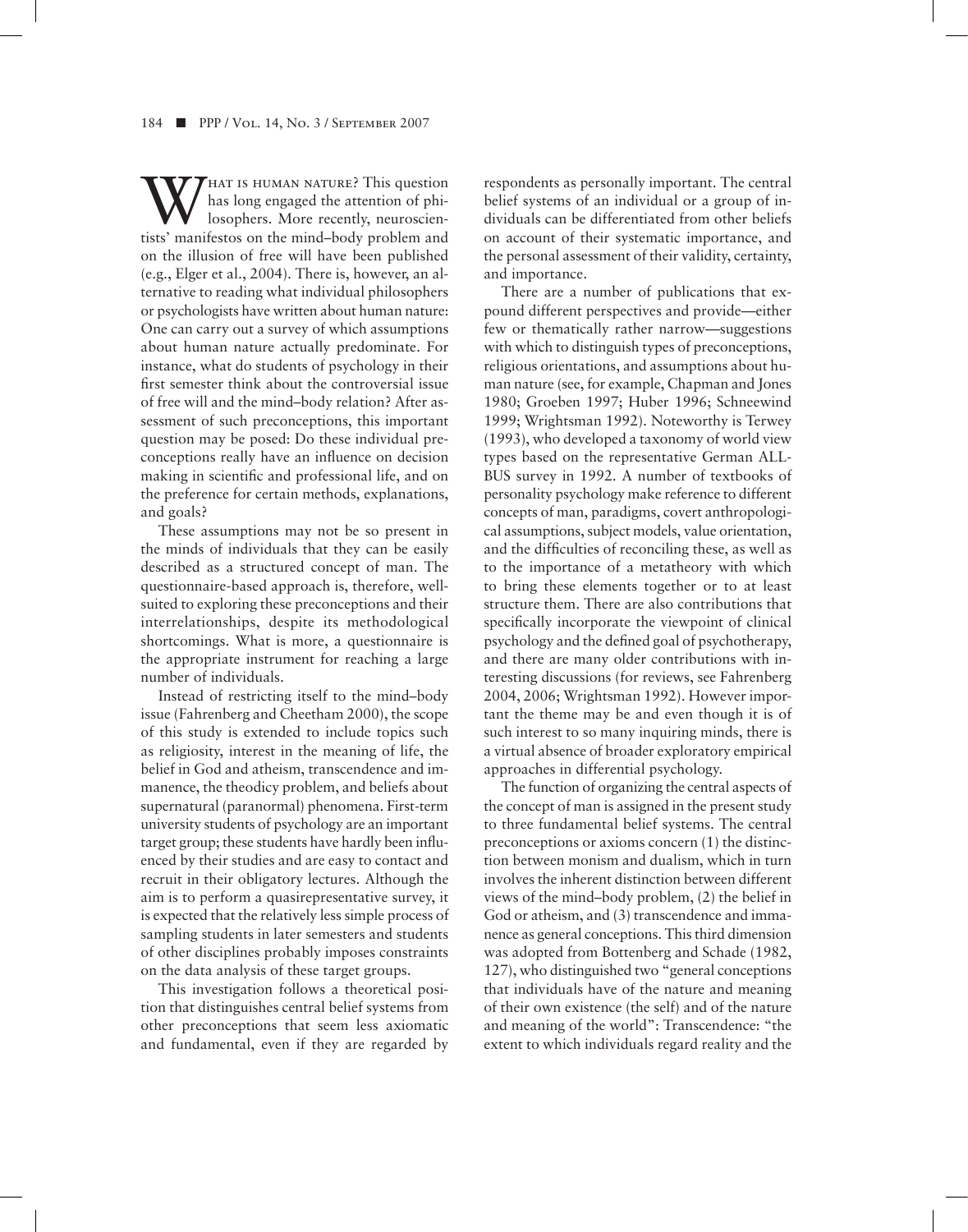value of human beings and the world as founded in a meta-physical dimension (God)", in contrast with immanence: "the extent to which individuals regard the essence and meaning of human beings and the world as being based in a reality centered on the (individual) self"(authors' translation). An explanation of these concepts and their conceptual difficulties is beyond the scope of this article (cf. Fahrenberg 2004, 2008).

By following through the argumentation of distinct belief systems the respondents' corresponding answer to any one particular questionnaire item may be different. For instance, theists and atheists supposedly give fundamentally different answers according to their different positions regarding explanations and expectations. These differences are not restricted to religious life in a narrower sense or to beliefs about life after death; these differences are reflected also in the views expressed on creation and the exceptional position of man in evolution, on the meaning of life, and on the final justification of morality. A further example concerns assumptions about the mind–body problem. If in this case the response to the corresponding question is based on the belief in a personal God, then the answer more likely reflects a dualistic than monistic position, belief in the creation of human nature, and belief in an ongoing spiritual existence after physical death. Further, the recognition rather than rejection of supernatural occurrences is consistent with these views. In addition to the analysis of individual answers, this study explores such patterns.

### **METHODS**

#### The Questionnaire

A 64-item questionnaire comprising a number of items and rating scales was developed to assess the following topics:

- brain and consciousness (mind–body problem),
- free will or determinism,
- previous interest in issues of mind–body and free will,
- assumed practical implications of philosophical preconceptions on mind–body and free will,
- evolution or creation of mankind,
- the nature–nurture problem regarding personality traits and behavior,
- paranormal phenomena (supernatural relationships),
- self-ratings of interest in religion and interest in questions regarding the meaning of life,
- belief in God and other aspects of theism,
- belief in forms of postmortal existence,
- Christian religion and attitude to pluralism,
- meaning of life and morality,
- theodicy (justification and justness of God in the face of the reality of evil (in misery, war, genocide), and
- fundaments of truth and tolerance.

The full questionnaire is available at http://www. psychologie.uni-freiburg.de/forschung/index. html/fobe90.html.

Definitions of philosophical terms were not provided, although these are of course essential for an in-depth understanding of the areas investigated. A previous questionnaire on the mind–body issue included explanatory notes on the conceptual features and distinctions of the topics addressed by the questionnaire (Fahrenberg and Cheetham 2000), but this approach kindled further questions and a sense of uncertainty in many respondents. This is not surprising considering that the enduring conceptual and largely terminological controversies appear as, for example, in Roth and Schwegler's (1995) article on the Brain and Consciousness and the 35 subsequent peer review articles, which are altogether unsatisfactory in explaining the concept of nonreductive physicalism and in setting this apart from epiphenomenalism.

In a pragmatic approach, a number of items were designed to complement and supplement each other instead of the alternative of elaborating on semantic issues. Rating scales, multiple choice items, and attitude scales were employed. In three instances, the format of a trilemma, consisting of three obviously contradictory statements, were chosen to induce a more in-depth deliberation and careful consideration of the item response.

The majority of the items were newly designed. The wording of the mind–body conceptions were drawn from the previous questionnaire (Fahrenberg and Cheetham 2000), but the supplementary definitions were omitted. The Brain–Consciousness Trilemma was influenced by Bieri's (1996) discussion of this topic, and the Theodicy Trilemma was worded following Hermannis's (2002) discussion.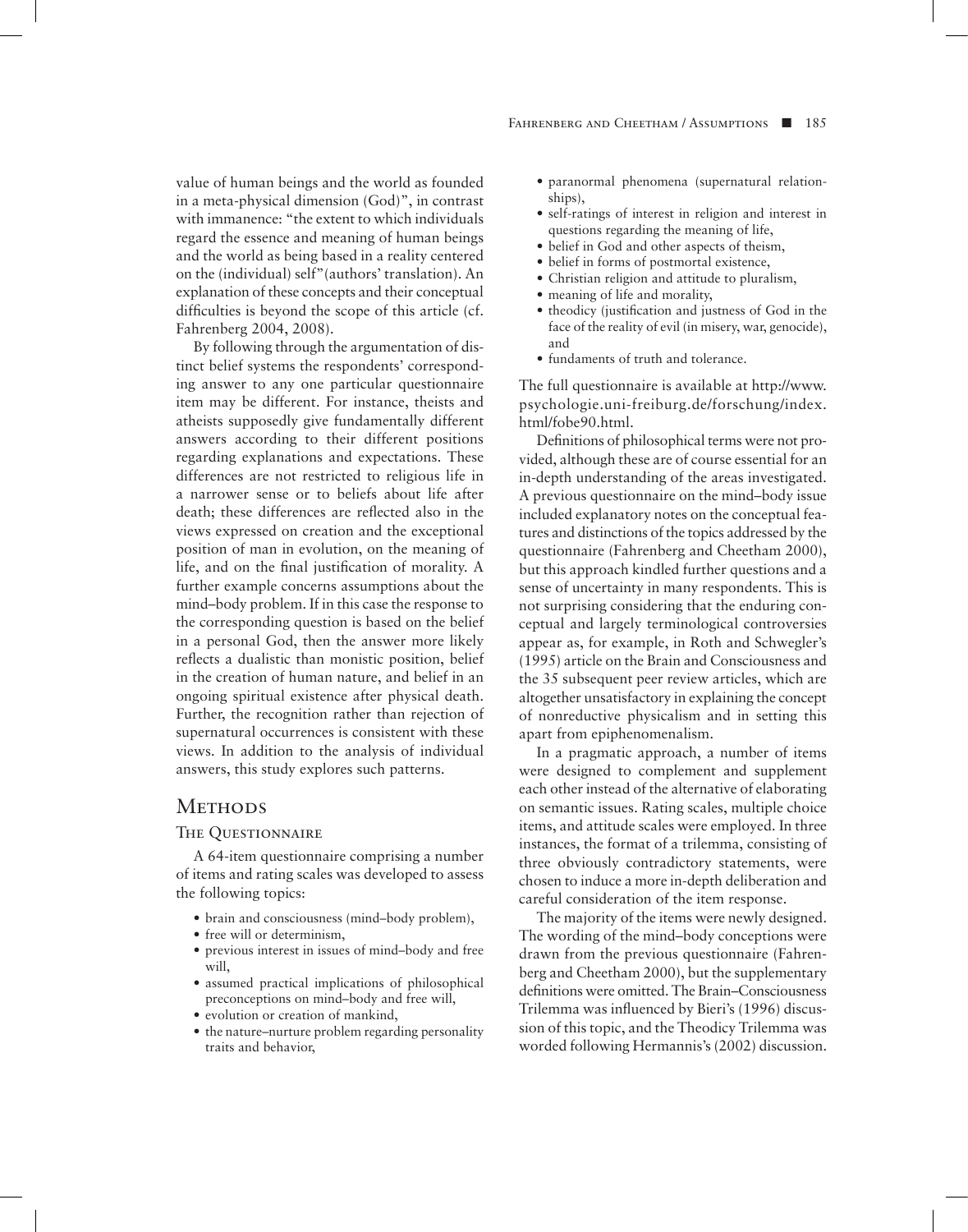The Free-Will Trilemma was written anew (see also Fahrenberg 2004). The multiple choice item on belief in God (theism, deism, agnosticism, atheism) was drawn from the ALLBUS Survey 2000 (Zentralarchiv für Empirische Sozialforschung, Köln, und ZUMA Zentralinstitut für Umfragen und Methoden [Mannheim 2003; Terwey 2003, 103]). The self-rating item of religious attitude, providing a 10-point scale between the poles "not religious" to "religious" was taken from the ALL-BUS Survey 2002. For both of these items, and for confession (membership of a particular religious community), representative data for the German population are available. To supplement the selfrating on religious attitude, a new scale "interest in concepts of meaning-of-life" ("not interested" to "interested") was included.

#### **PARTICIPANTS**

The intention was to obtain a representative sample of psychology students at the onset of their university study, that is, in the first semester, and during the midcourse of their study in the second or third year. Because random sampling was not possible and because of doubts about the reliability of a postal survey, a number of university teachers at seven universities in Germany, West and East, were approached to support this project by gathering questionnaire data in obligatory lectures.

The focus was placed on first-year students, but second- and third-year courses were also included. The questionnaire was usually answered during the lecture to attain a maximum of compliance. In addition to psychology students, data were also gathered from students of theology, philosophy, the humanities, and natural science. Most students attend the University of Freiburg. Philosophy students from a lecture at the FU Berlin also participated in this study. Questionnaires were distributed in appropriately selected lectures and were returned the following week. A much smaller compliance rate was therefore expected. The following associated demographic data were also acquired: active or passive membership of a religious community, confession, and place of birth (in the new [previously East] or the old [previously West] federal states of Germany). The survey was conducted during the first weeks of the winter 2005 semester.

#### **HYPOTHESES**

The investigation was exploratory because no investigation of this kind could be found in the international literature, with the exception of the preceding questionnaire study on concepts of mind and body. A profile of basic assumptions about human nature of students at the beginning of their studies was sought. Differences in two important aspects between students born in West Germany and those born in East Germany were anticipated because of the West–East divergence in religious education.

Based on previous findings, it was expected that students would endorse the statement that philosophical preconceptions with respect, for example, to mind–body concepts, do have practical implications for psychology and psychotherapy. Substantial relationships were expected especially between ontological assumptions relating to monism–epiphenomenalism–dualism–complementarity concepts and the belief in God, that is, theism–deism–agnosticism–atheism, as well as to the general attitude to transcendence and immanence.

#### STATISTICAL METHODS

Cross-tabulations and the Cramér-V (standardized range, 0.0 to 1.0) or Kruskal-Wallis tests for independent groups were applied to categorical data. The method of statistical twins (SAS-Makro ZWILLI, Friedrich Foerster) was used to compare students of different disciplines to control for differences in gender, year of study, and West–East background. The procedure entails the selection of certain variables and, starting from the smaller group, matching members of the second group, thus allowing for statistical controls of confounded sources of variance. Factor analysis, hierarchical cluster analysis, and item analysis were used in structuring subsets of variables. The statistical analyses made use of the SPSS (Version 11.5) and SAS (Version 9.1).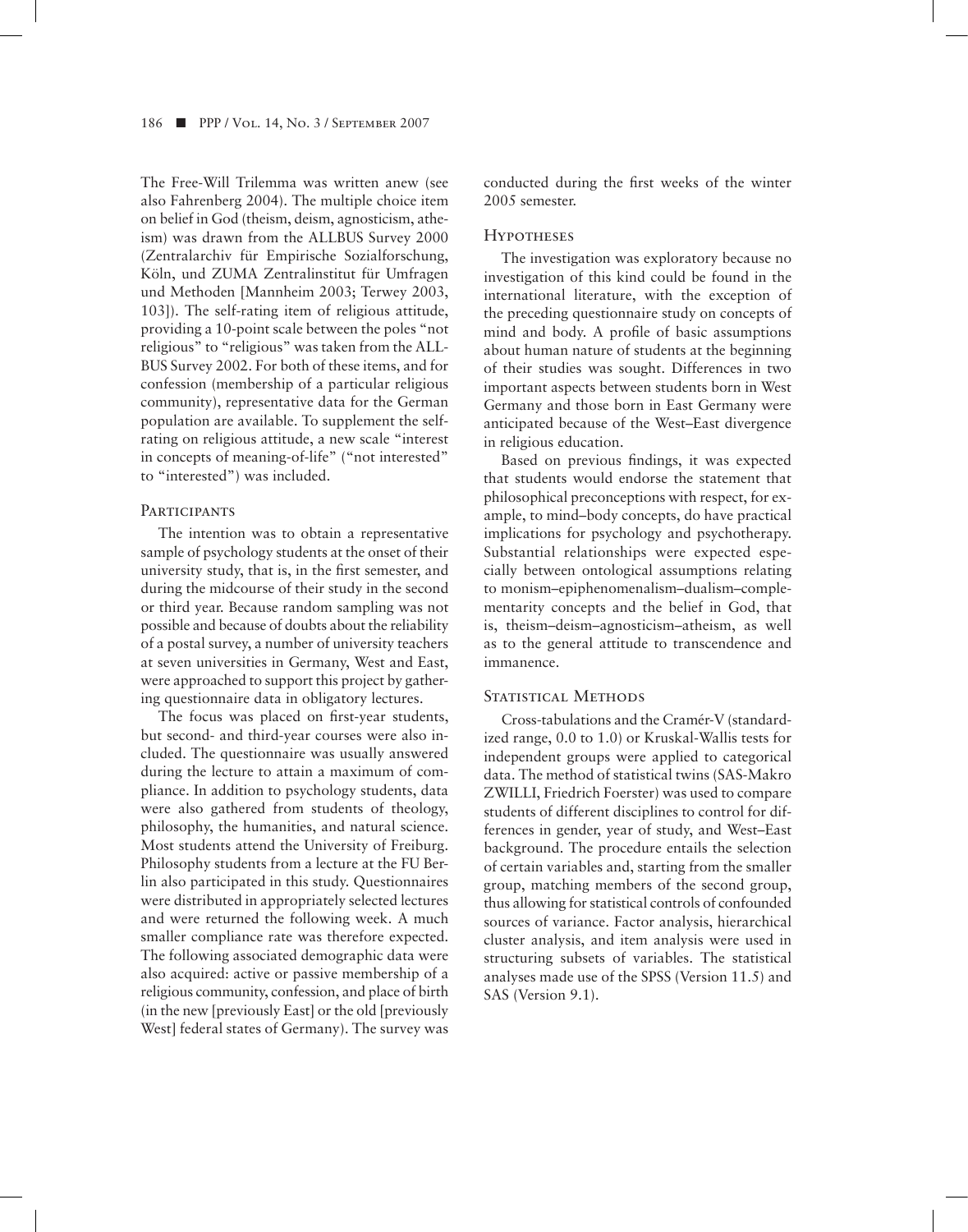#### **CONFIDENTIALITY**

The questionnaire was filled in anonymously. It was announced that a research report on this investigation would become available at the homepage of the Psychology Department, University of Freiburg, before the end of the term. About 400 students subsequently responded.

## **RESULTS**

### COMPLIANCE AND MISSING DATA **STATISTICS**

On average, the compliance rate was about 80%, but this varied between the different introductory or basic lectures in psychology in the order of 60% to nearly 100% of students present. The return was much lower for other lectures. A questionnaire was submitted to further analysis if certain requirements were fulfilled: (1) the multiple choice item regarding mind–body, the three trilemmata, and the multiple choice item regarding belief in God were answered, and (2) fewer than four missing data from the core of 49 remaining items.

Questionnaires from 563 psychology students were obtained; of these 53%, were first-year students and 81% were women. The proportion of those born in West/East Germany was 62/38, thus deviating considerably from the expectation of 81/19. For this reason, a weighting procedure was applied in some of the statistical analyses, being a conventional procedure in such surveys (see for example, ALLBUS; Zentralarchiv für Empirische Sozialforschung und ZUMA Zentrum für Umfragen, Methoden und Analysen 2003a, 2003b, 2005).

For variables, the frequency of missing data was less than 2% throughout, with the exception of two items referring to the Christian religion. Ten items were responded to with either very high acceptance (>90%) or very high rejection. In the following, only items with substantial between-subject variance were used. Only 35 of the returned questionnaires, that is, less than 4%, had written commentaries, rarely relating to the questionnaire as a whole. Such notes had been expected with respect to the mind–body issue, the trilemmata, or belief in God and atheism. Most remarks were in fact made in connection with homoeopathy and paranormal phenomena.

#### Scale Construction

Based on subsets of items, two short attitude scales were constructed.

#### *Transcendence and Immanence*

A high score signifies reference to *transcendence* and theism; God is the assumed creator of mankind and guide to evolution; there is spiritual existence after death, and meaning of life is founded in God whose assistance has already been experienced personally. In contrast, *immanence* means that life evolved without divine action and creation of mankind, artificial life will probably be produced in the laboratory, "God" is a psychological construct conceived of by man, death terminates the individual's consciousness and person (scale TRIM, 9 items, coefficient of consistency alpha = .81).

#### *Paranormal Phenomena*

High scores indicate that supernatural phenomena, like extrasensory perception, telepathy, and miraculous mental healing, may occur; that under extreme conditions acts of exorcism may be useful; and that horoscopes could contain valid diagnostic and prognostic information. Low scores speak for a skeptical attitude or rejection of such concepts (scale PARA, 4 items coefficient of contingency alpha = .49; correlation TRIM, PARA:  $r = 0.26$ ,  $n = 506$ .

Although we used several strategies, namely, factor analysis, cluster analysis, and item analysis, it proved difficult to derive more than these two miniscales from this item pool, because a number of the essential items had to be discarded owing to insufficient variance.

The findings are presented in three sections referring to (1) psychology students ( $n = 563$ ), aggregated across seven universities, from which in some instances subgroups according to gender, first/second year, and West/East were distinguished; (2) only students at the beginning of their study course in psychology  $(n = 296)$ , weighted for the West/East proportion to provide quasirepresentative data; and (3) matched samples (statistical twins) psychology/philosophy  $(n = 62)$ and psychology/natural science  $(n = 85)$ . A full ac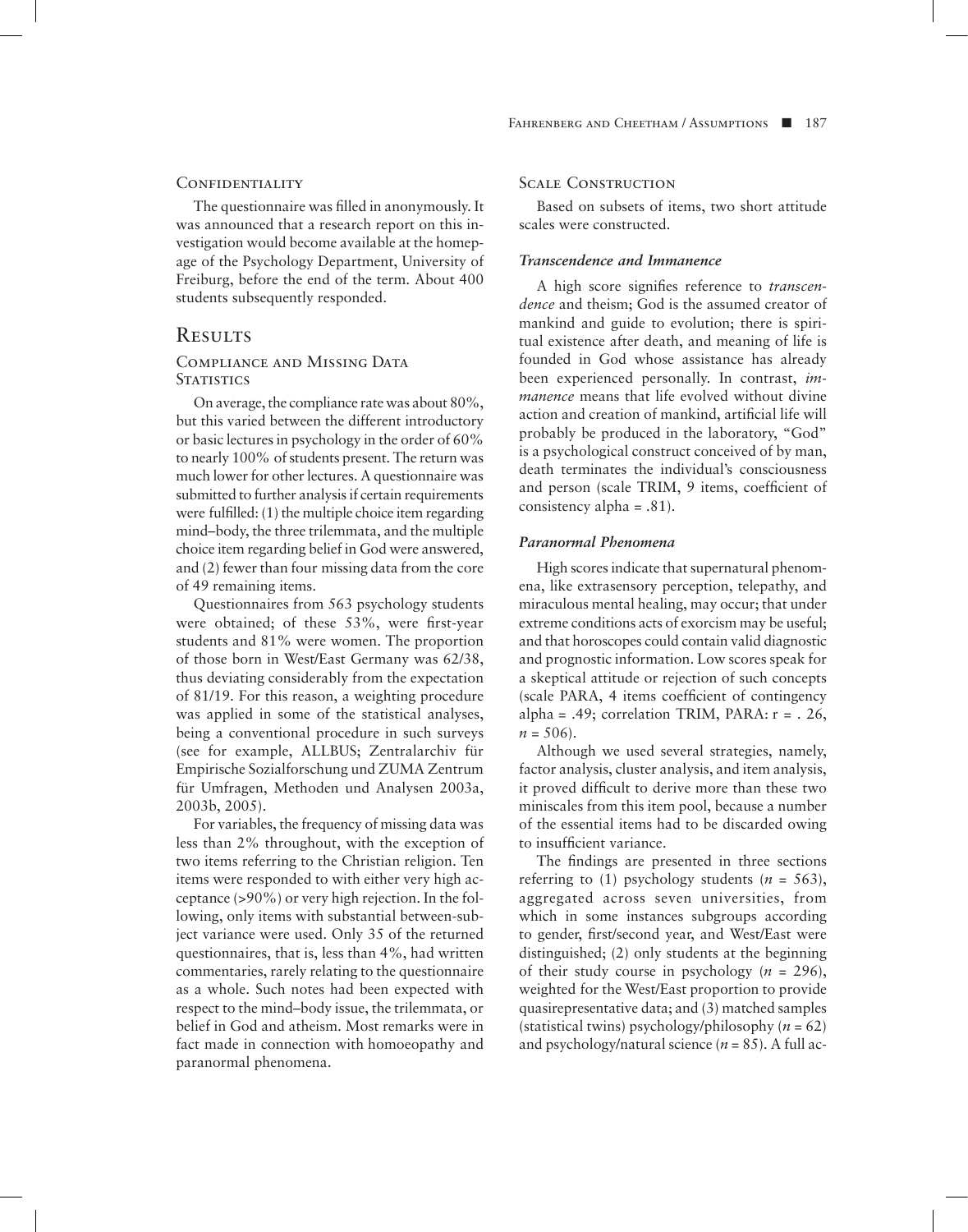count of methods and findings is available in the aforementioned research report. In the following, a selection of findings is presented.

#### PSYCHOLOGY STUDENTS

*Ontological Assumptions, Brain, and Consciousness.* The brain–consciousness issue (mind– body problem) was presented in five distinct statements. "Which assumption most reflects your own perspective?

- 1. There is only *one* ontological aspect, matter (and energy), to which biological systems like the brain and its functions belong (monism).
- 2. There is only *one* ontological aspect, matter (and energy), to which biological systems like the brain and its functions belong (monism). Conscious experience is a subjective accompaniment of neurophysiological functions, that is, an introspective view that has no causative effect of its own (epiphenomenalism).
- 3. There are *two* ontological aspects, matter and consciousness (mind, spiritual domain). Consciousness cannot be reduced to neurophysiological processes. Consciousness and neurophysiological processes can interact with each other (dualism and psychophysical causation).
- 4. There are *two* ontological aspects, matter and consciousness (mind, spiritual domain). Consciousness cannot be reduced to neurophysiological processes. Consciousness and neurophysiological processes can interact with each other (dualism and psychophysical causation). Consciousness and neurophysiology are two separate aspects of brain function (dualism and double aspect concept).
- 5. The question whether there are *one* or *two* ontological aspects will remain unresolved as a metaphysical issue. Conscious experience and neurophysiology are two complementary ways of describing brain functions (complementarity).

Both dualism and complementarity were the preferred concepts among students of psychology (Table 1). Women showed a higher preference for dualism and psychophysical causation than men. Monism and epiphenomenalism were rarely selected.

### **TRILEMMATA**

The analysis of the trilemmata required counting the distinct response patterns.

#### Brain and Consciousness Trilemma

| Consciousness is not a<br>physical process (ontological<br>distinction).                                 |       | disagree |
|----------------------------------------------------------------------------------------------------------|-------|----------|
| Some consciousness<br>processes are causes of<br>physical processes<br>(psychophysical causation).       | agree |          |
| Only physical processes<br>can act as causes of physical<br>processes ("physics as a<br>closed system"). |       | disagree |

Forty-seven percent of psychology students chose the configuration 212, that is, the dualistic position involving psychophysical causation. The configuration 112 received 25%, and in the third place, configuration 211 received 14% endorsement. Altogether, the statement "Some consciousness processes are causes of physical processes" is agreed on by 91%, but a minority think that "Only physical processes can act as causes of physical processes." The belief in psychophysical causation is so common that this assumption is shared even by the majority of those who were positive about the concept of complementarity (which basically does not assume psychophysical causation).

#### Free Will Trilemma

| I am conscious of having a<br>free will.                                                                                                                                        | agree |          |
|---------------------------------------------------------------------------------------------------------------------------------------------------------------------------------|-------|----------|
| A conscious act of volition<br>evolves from nonconscious<br>brain functions, which are<br>completely interrelated<br>causally. Thus, the notion<br>of free will is an illusion. |       | disagree |
| I am morally responsible for<br>my conduct.                                                                                                                                     | agree |          |

The majority of students endorsed configuration 121, that is, to be conscious of a free will and to be morally responsible. Second was configuration 211 with 20% agreement and least endorsed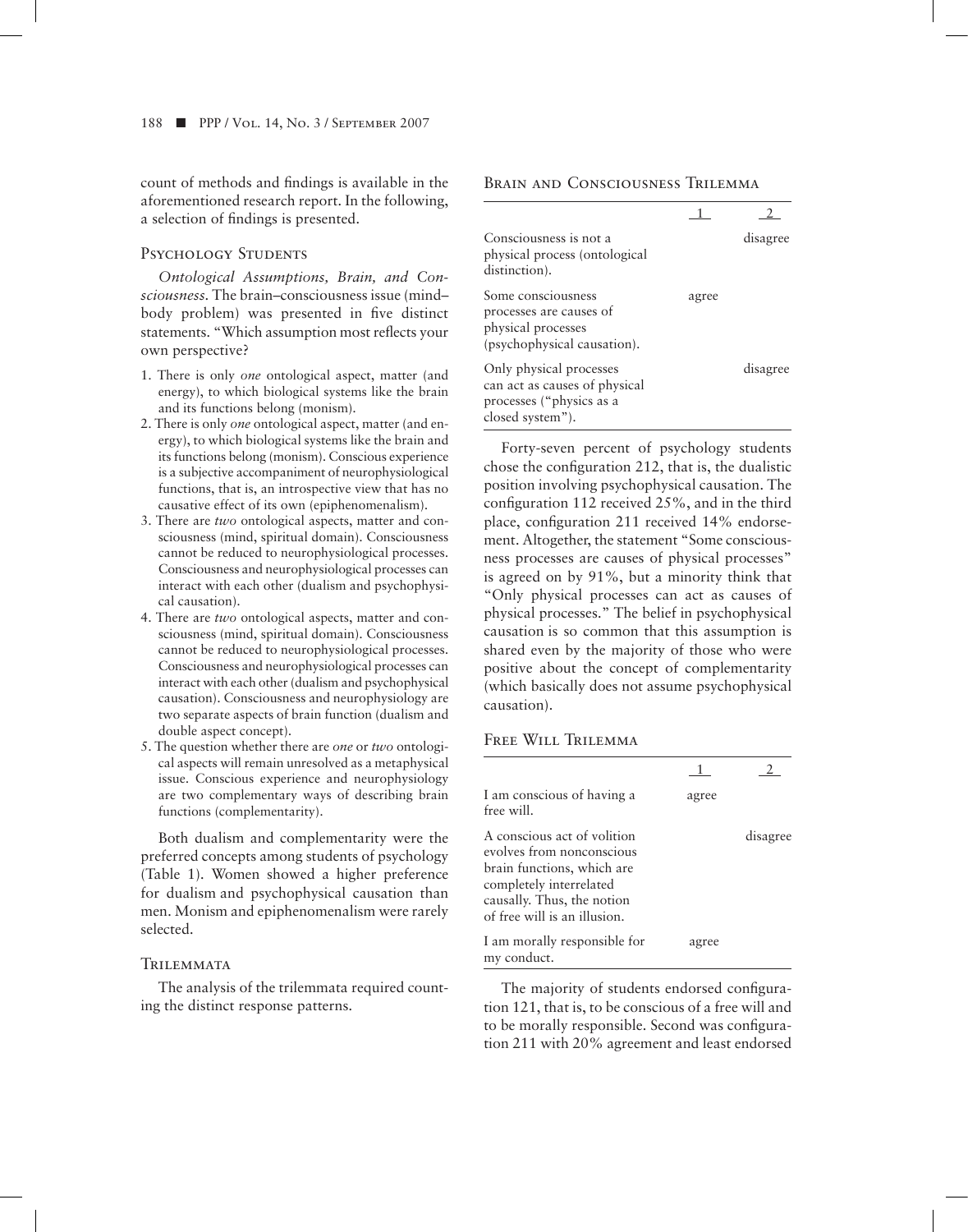|                                             | Total<br>$\%$ | West | East<br>$\boldsymbol{n}$     | Woman | Man<br>$\boldsymbol{n}$         | First<br>Semester | Higher<br>Semester<br>$\boldsymbol{n}$ |
|---------------------------------------------|---------------|------|------------------------------|-------|---------------------------------|-------------------|----------------------------------------|
| $(1)$ Monism                                | 3.4           | 13   | 6                            | 9     | 10                              | 7                 | 12                                     |
| (2) Epiphenomenalism                        | 3.7           | 14   | 7                            | 17    | $\overline{4}$                  | 11                | 10                                     |
| (3) Dualism and interaction                 | 42.6          | 142  | 98                           | 206   | 33                              | 137               | 103                                    |
| (4) Dualism and double-33<br>aspect concept | 8.0           | 12   | 38                           | 37    | 21                              | 24                |                                        |
| (5) Complementarity                         | 42.3          | 146  | 92                           | 185   | 53                              | 120               | 118                                    |
| Valid $n = 563$                             | 100           | 348  | 215                          | 455   | 107                             | 296               | 267                                    |
| Cramer V                                    |               |      | For West vs East,<br>p > .05 |       | For Women vs<br>Men, $p < .000$ |                   | For First vs<br>Higher, $p > .05$      |

Table 1. Ontological Assumptions (Brain–Consciousness and Mind–Body Problem)

was configuration 111 with 11%. On the whole, neuropsychological and psychoanalytic objections to the assumption of free thus seem to be less convincing; 32% were skeptical (configuration 211 and further *x*1*x* pattern). The contradiction involved in accepting all three statements of this trilemma was tolerated by 11%.

#### Theodicy Trilemma

|                                                                                         | -1    |          |
|-----------------------------------------------------------------------------------------|-------|----------|
| There is extreme negativity/<br>evil in the world: misery,<br>crime, war, and genocide. | agree |          |
| God exists and he is<br>omniscient and almighty.                                        |       | disagree |
| God is morally perfect and<br>benevolent.                                               |       | disagree |

The theodicy trilemma also elicited a clear majority position: 62% accepted configuration 122. Second was configuration 111 with 23%, and third, configuration 121 with 8%. The presence of negative/evil in the world motivated most students to doubt omniscience and/or almightiness

of God (or his existence at all?). The contradiction in agreeing to all statements of this trilemma was tolerated by 23%.

## SELF-RATINGS OF RELIGIOUS ATTITUDE and of Interest in Meaning of Life **QUESTIONS**

Students rated their religiosity, on average, near scale midpoint between religious and not religious (mean, 4.5; standard deviation, 2.8). No gender differences were observed in this respect, nor differences between participants born in West or East Germany, although representative surveys showed a substantially less religious education and church membership in East Germany (general population and in the subgroup, age 18 to 29, secondary education).

Referring to general interest in questions that address the meaning of life, ratings attained a much higher level (mean, 8.4; standard deviation, 1.9) and 39% endorsed the highest scale point. Obviously, a distinction is made between religious and general interest. These self-ratings were largely independent  $(r = .14; n = 563)$ .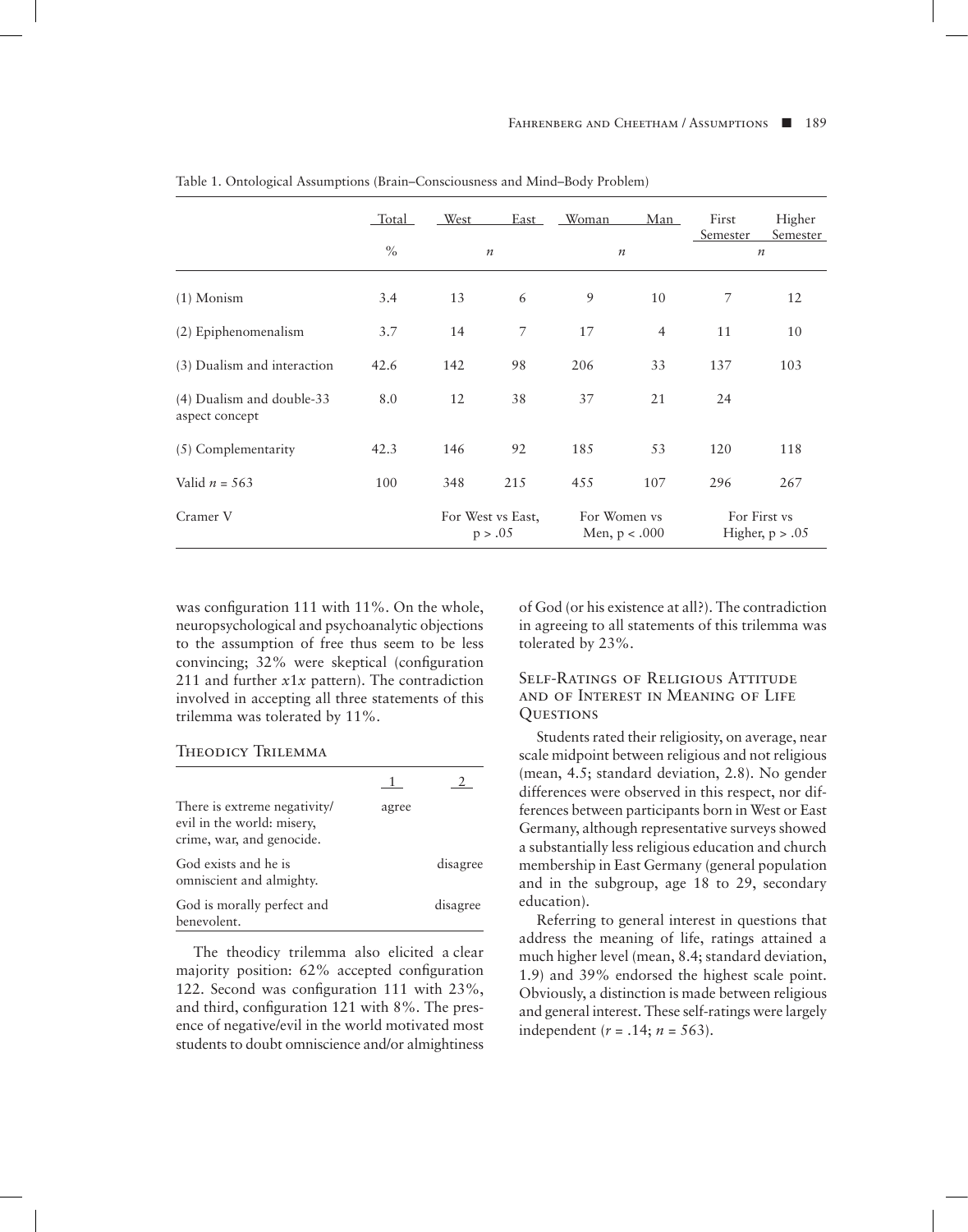#### BELIEF IN GOD

The fundamental question of belief in God provoked a spectrum of responses. Table 2 depicts the distribution and shows that theism, "I do not believe in a personal God; however, I believe in a higher spiritual power" is a prominent attitude. The straightforward confession "I know God really exists and I do not doubt this" was placed in fourth position. The response distribution suggested that four categories should be used: atheism, agnosticism, deism, and theism, although subsuming answers 3, 4, and 5 in a single category deism remains questionable.

Significant gender differences were mainly due to a higher tendency to prefer atheism–agnosticism and to a higher proportion of "cannot say" among men. Women seemed to prefer deism. Again, no West/East differences were found, although they were expected (Terwey, 2003).

The questionnaire also assessed the students' religious confession: 35.9% were Protestant, 29.7% Roman Catholic, 2.3% other denomination, and 32.1% no affiliation to church (or missing). Active participation in religious community life was reported by 13.8%, being a passive member by 47.5%.

### Ontological Assumptions, Belief in God—Atheism, Transcendence, Religiosity, and Interest in Meaningof-Life Questions

Many significant relationships exist between the basic assumptions about human nature (Table 3), especially between belief in God, self-rated religiosity, and reference to transcendence (scale TRIM). A preference for monism or epiphenomenalism is associated more with atheism and agnosticism than with theism. Dualism is related to deism and theism, and complementarity seems to be more "neutral" in this respect. Interest in spiritual life, that is, religiosity, transcendence (scale TRIM), and theism, were associated slightly but significantly with a positive attitude towards parapsychology.

The selection of basic assumptions was employed in structuring the remaining items. However, the large number of exploratory analysis and statistical comparisons required caution and adjustments of *p*-values (see full research report).

#### PROFILE OF ASSUMPTIONS

On the whole, the questionnaire elicited a wide spectrum of answers. The means of the statistical distributions can be read and interpreted as a profile or "average belief system" containing essential assumptions about the nature of man (in German, *Menschenbild*)

Exploratory statistical tests showed only in a few items gender differences or differences between first- and second-year students (Cramer V and associated  $p < .001$ ). Women were relatively more convinced about homoeopathy. They are more inclined to accept that essential domains of life are beyond the reach of reason and to accept that life may have a meaning under all circumstances. Women were less sure that there is only one basic truth. Second-year students indicate more concern with issues like brain and consciousness or free will and determinism. They tend to be more skeptical about whether such preconceptions have implications for psychotherapy, and have more doubts with respect to parapsychology (Table 4).

#### Paranormal Phenomena

That extrasensory perception and telepathy may occur is assumed by 64% of the students, incidences of miraculous mental healing by 45%, the validity of horoscopes by 17%, and the use of exorcism under extreme circumstances by 14% (*n* = 540, weighted West/East). Second-year students, being better informed, express more doubt about the existence of paranormal phenomena; however, the rate of agreement is still high: 56%, 40%, 12%, and 10% compared with 72%, 50%, 22%, and 18%, respectively, for students at the onset of their studies.

This favorable attitude toward supernatural phenomena is obviously not an isolated finding. Correlation analysis shows that a rather consistent pattern of spiritual beliefs is characteristic of many of the psychology students: essential domains of life are beyond the reach of rational analysis, higher self-rating for religiosity (not for interest in meaning-of-life questions), assuming spiritual existence after death, having experienced God's aid in a specific situation, and theism (see, Fahrenberg 2006).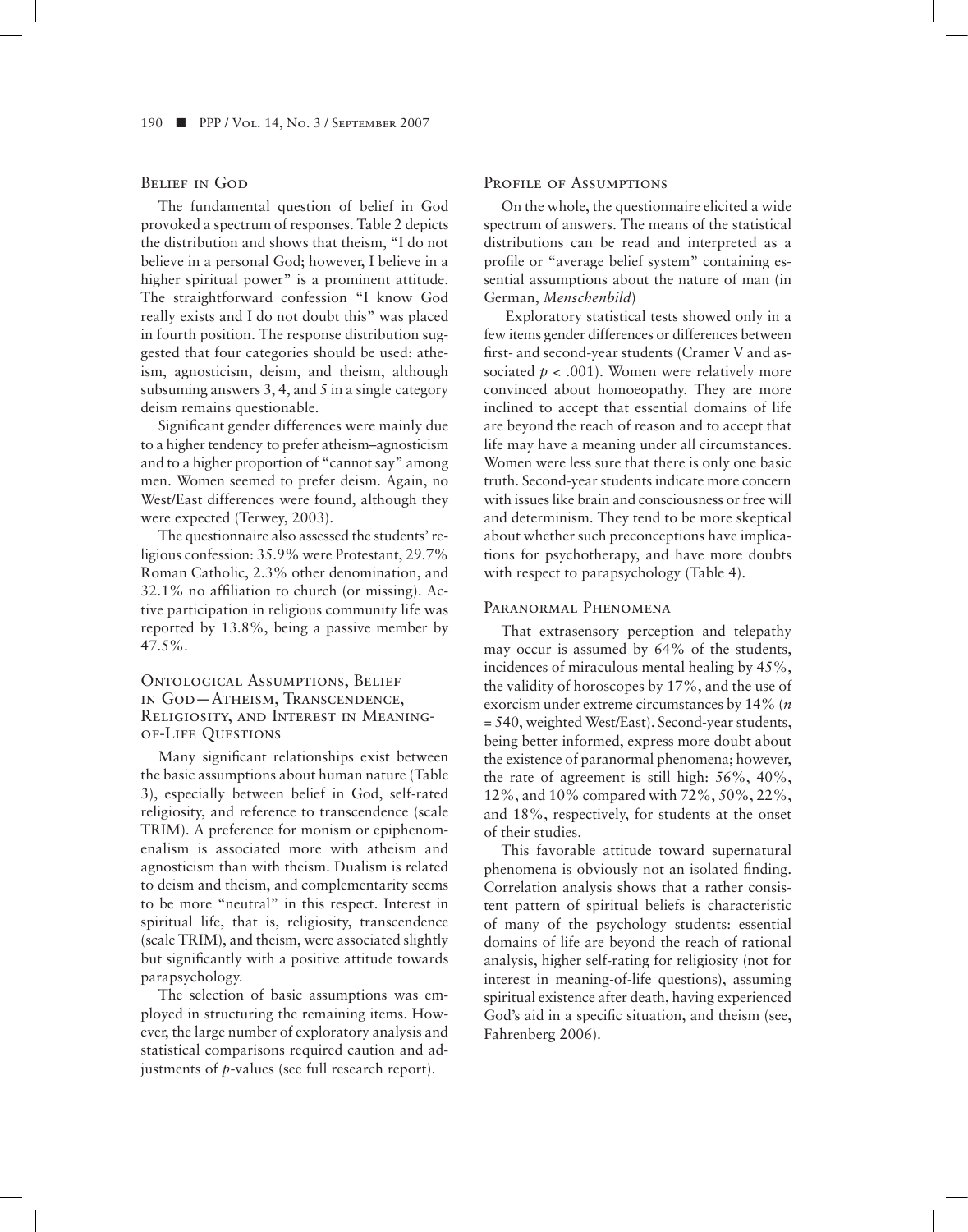|                |                                                                                      |                         |              |      | <b>Students of Psychology</b> |                          |                  |              | German Population |                  |
|----------------|--------------------------------------------------------------------------------------|-------------------------|--------------|------|-------------------------------|--------------------------|------------------|--------------|-------------------|------------------|
|                |                                                                                      |                         | <b>Total</b> | West | East                          | Woman                    | Man              | <b>Total</b> | West              | East             |
|                |                                                                                      | $\overline{\mathsf{X}}$ | $\%$         | $\%$ | $\%$                          | $\%$                     | $\delta_{\rm O}$ | $\%$         | $\delta_{\rm O}$  | $\delta_{\rm O}$ |
|                | I do not believe in God.                                                             | 64                      | 11.4         | 9.8  | 14.0                          | 10.8                     | $14.0$           | $17.8\,$     | $\sigma$          | 50               |
| $\mathcal{L}$  | and I do not believe it is possible to know.<br>I do not know whether a God exists   | 135                     | 24.0         | 23.0 | 25.6                          | 23.3                     | 27.1             | 11.4         | 10                | 15               |
| 3              | but I do believe in a higher spiritual power.<br>I do not believe in a personal God, | 142                     | 25.2         | 23.9 | 27.4                          | 27.5                     | 15.9             | 21.3         | 23                | $\overline{1}$   |
| 4              | Sometimes I believe in God, sometimes<br>I do not.                                   | 39                      | 6.9          | 8.0  | 5.1                           | 7.5                      | 4.7              | 9.5          | $\overline{10}$   | $^{\circ}$       |
| 5              | Although I have doubts, I think that<br>I believe in God.                            | 97                      | 17.2         | 19.8 | 13.0                          | 17.8                     | 14.0             | 18.3         | 20                | $\circ$          |
| $\circ$        | I know God really exists and I do not<br>doubt this.                                 | 65                      | 11.5         | 12.1 | $10.7\,$                      | 10.5                     | 15.9             | 21.6         | 23                | 5                |
| $\overline{a}$ | I cannot say (or answer missing).                                                    | $\overline{21}$         | 3.7          | 3.4  | 4.2                           | 2.6                      | 8.4              |              | $\circ$           | $\circ$          |
|                | Valid <i>n</i>                                                                       | 563                     |              | 348  | 215                           | 455                      | 107              |              | 2394 of 3804      |                  |
|                | Cramer V                                                                             |                         |              |      | $V = .124$<br>$p = .190$      | $V = .174$<br>$p = .008$ |                  |              |                   |                  |
|                |                                                                                      |                         |              |      |                               |                          |                  |              |                   |                  |

Table 2. Belief in God of Students of Psychology and of the German Population (ALLBUS Survey 2000; Terwey, 2003, S. 103) Table 2. Belief in God of Students of Psychology and of the German Population (ALLBUS Survey 2000; Terwey, 2003, S. 103)

 $\overline{\phantom{a}}$ 

Fahrenberg and Cheetham / Assumptions ■ 191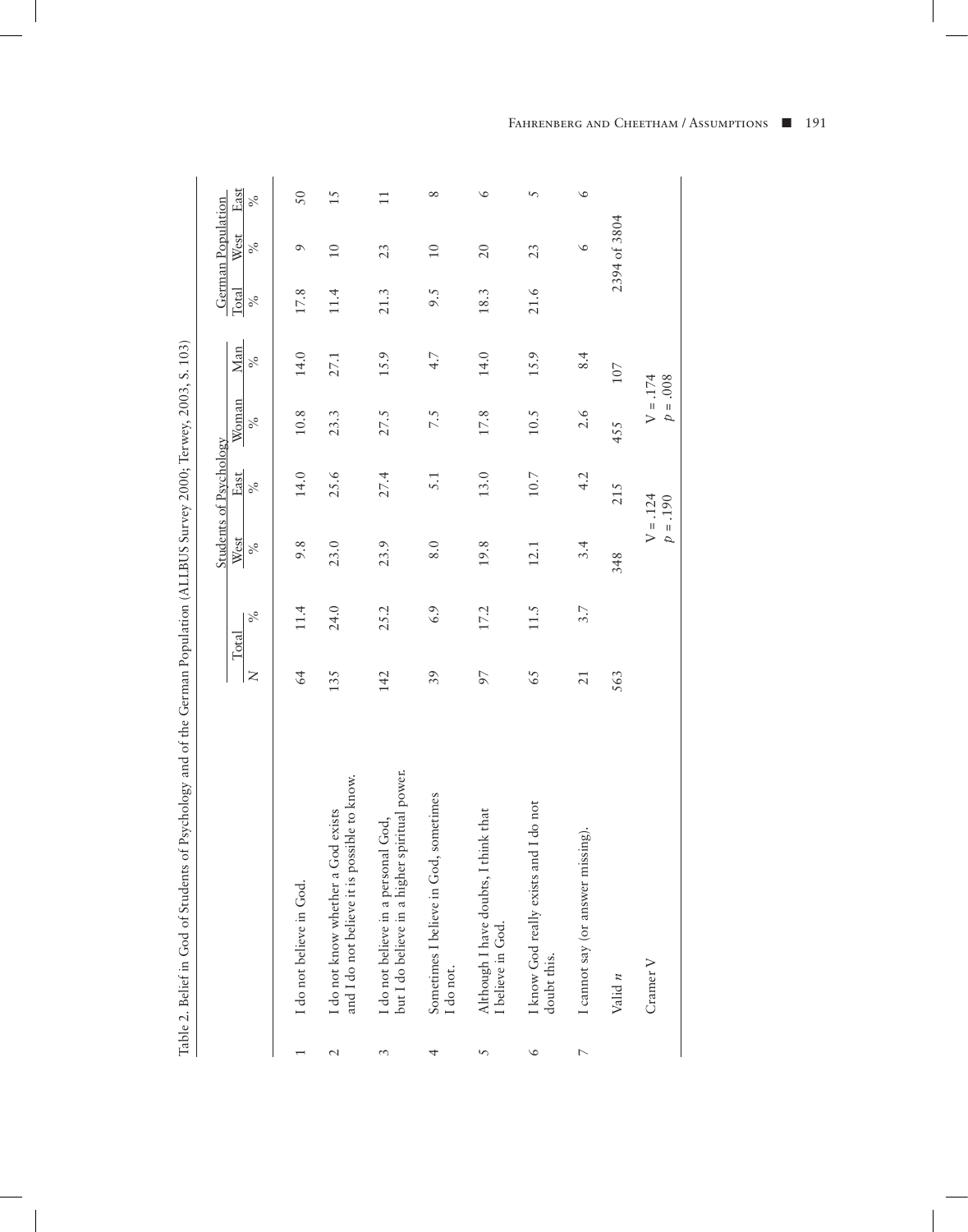|                                             | Ontology | Belief<br>in God | Scale<br><b>TRIM</b> | Religiosity | Interest<br>Meaning<br>of Life | Scale<br><b>PARA</b> | Concerned<br>With<br><b>Issues</b> |
|---------------------------------------------|----------|------------------|----------------------|-------------|--------------------------------|----------------------|------------------------------------|
| Belief in God                               | $.17***$ |                  |                      |             |                                |                      |                                    |
| Transcendence-<br>Immanence TRIM            | $.19***$ | $.44***$         |                      |             |                                |                      |                                    |
| Religiosity                                 | $.16***$ | $.68***$         | $.67***$             |             |                                |                      |                                    |
| Interest in meaning<br>of life              | .06      | .11              | $.20***$             | $.11***$    |                                |                      |                                    |
| Attitude paranormal<br>phenomenaPARA        | .07      | $.17***$         | $.19***$             | $.19***$    | $.16***$                       |                      |                                    |
| Interested in such issues                   | .09      | .05              | .07                  | .04         | $.22***$                       | .08                  |                                    |
| Practical implications<br>for psychotherapy | $.15***$ | .07              | .07                  | .06         | .11                            | .04                  | .07                                |

#### Table 3. Relationships Between Fundamental Assumptions

*Notes*. Ontological assumptions were summarized in four categories: monism and epiphenomenalism, dualism (interaction), dualism (double aspect), complementarity. The four categories for belief in God were: atheism, agnosticism, deism, and theism.

Cramer V\*\*\**p* = .001; \*\**p* < .01; \**p* < .05(valid *n* between 492 und 563), the direction of association revealed by inspection of cross-tables.

#### Table 4. Beliefs of Students of Psychology (Selected Items)

|                | Items                                                                                                                            | Agree<br>$($ %) | Woman/<br>Man<br>(%) | First/<br>Second<br>Year<br>(%) |
|----------------|----------------------------------------------------------------------------------------------------------------------------------|-----------------|----------------------|---------------------------------|
| 1              | Life on earth was created by God.                                                                                                | 23              |                      |                                 |
| 2              | Life on earth began coincidentally and developed through biological<br>evolution, by mutation and natural selection.             | 85              |                      |                                 |
| 3              | The structure of organisms is so complex and their function so effective<br>that intelligent design must exist.                  | 40              |                      |                                 |
| $\overline{4}$ | Mankind has evolved over millions of years out of elementary organisms,<br>however, this was guided by God.                      | 23              |                      |                                 |
| 5              | Future biological research will probably produce artificial life<br>in the laboratory.                                           | 84              |                      |                                 |
| 6              | Advanced computer systems will probably develop an artificial form of<br>consciousness and will communicate with human subjects. | 53              |                      |                                 |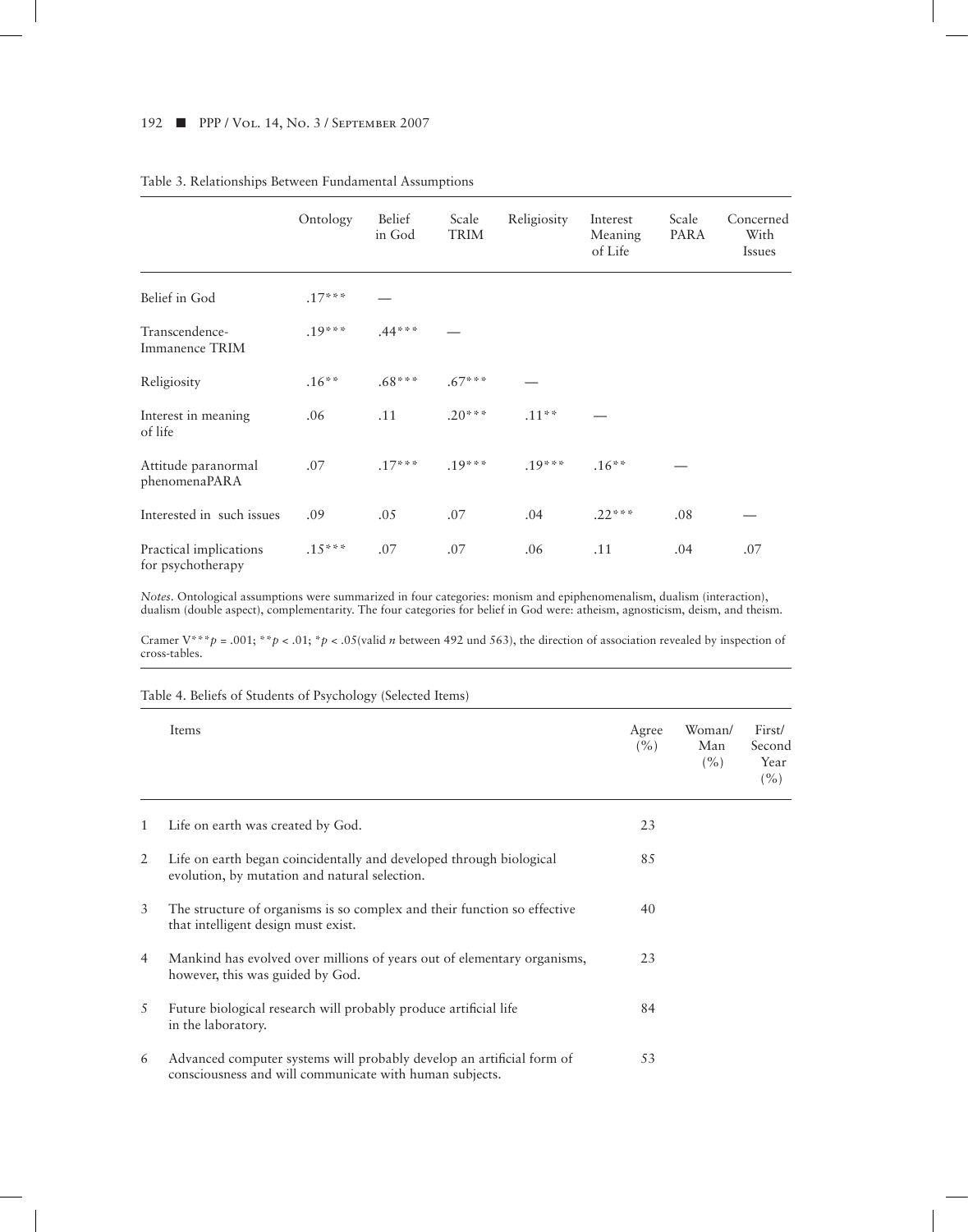| Table 4, cont. |  |  |
|----------------|--|--|
|----------------|--|--|

|    | Items                                                                                                                                                                                                                                                                                                        | Agree<br>(% ) | Woman/<br>Man<br>(%) | First/<br>Second<br>Year<br>(%) |
|----|--------------------------------------------------------------------------------------------------------------------------------------------------------------------------------------------------------------------------------------------------------------------------------------------------------------|---------------|----------------------|---------------------------------|
| 7  | There is a more or less obvious difference between apes and humans in<br>many psychological and biological functions but no fundamental distinction.                                                                                                                                                         | 62            |                      |                                 |
| 8  | The effectiveness of homoeopathic treatment on certain, even severe<br>physical illness is proven to result in improvement according to objective<br>medical assessment.                                                                                                                                     | 57            | F > M<br>.004        | FS ><br>.001                    |
| 9  | True miracle healing as reported from Lourdes (or other places of pilgrimage)<br>does actually happen in cases of serious and chronic physical illness.                                                                                                                                                      | 45            |                      |                                 |
| 10 | Parapsychic phenomena like extrasensory perception (direct perception that<br>occurs outside our sensory system) and telepathy (transmission of mental<br>content, especially of intense emotions and experiences among closely related<br>persons) do really happen, at least in particular and rare cases. | 64            |                      | FS ><br>.000                    |
| 11 | In extreme cases it may be appropriate for an experienced priest to perform<br>an exorcism (ritual to counteract demonic influences).                                                                                                                                                                        | 14            |                      | FS ><br>.008                    |
| 12 | Correct statements about the character of an individual and sometimes<br>even predictions of life events (destiny) can be derived from good horoscopes.                                                                                                                                                      | 17            |                      | E ><br>.003                     |
| 13 | I believe in resurrection and eternal life after death.                                                                                                                                                                                                                                                      | 20            |                      |                                 |
| 14 | I believe in spiritual existence after death even though I can not say what<br>this form of existence is.                                                                                                                                                                                                    | 60            |                      |                                 |
| 15 | After death my body decays into its constituent parts, and when my brain<br>is dead my consciousness and my person cease to be.                                                                                                                                                                              | 47            |                      |                                 |
| 16 | Christianity is a unique confession because of the revelation of God and<br>the personal relation to God.                                                                                                                                                                                                    | 18            |                      |                                 |
| 17 | Christianity together with the other monotheistic religions (Judaism, Islam)<br>represents a more highly developed form of religion than other kinds like<br>polytheism, pantheism, shamanism.                                                                                                               | 17            |                      |                                 |
| 18 | "God" is a psychological construct of men who seek to give ultimate/<br>highest meaning to their existence.                                                                                                                                                                                                  | 69            |                      |                                 |
| 19 | Evil is nothing more than an abstraction. It refers to extremely destructive,<br>hostile features of human beings.                                                                                                                                                                                           | 80            |                      |                                 |
| 20 | The essence of life is beyond the reach of rational analysis.                                                                                                                                                                                                                                                | 89            | F > M<br>.001        |                                 |
|    | 21 I have already experienced God's help in a certain situation.                                                                                                                                                                                                                                             | 27            |                      |                                 |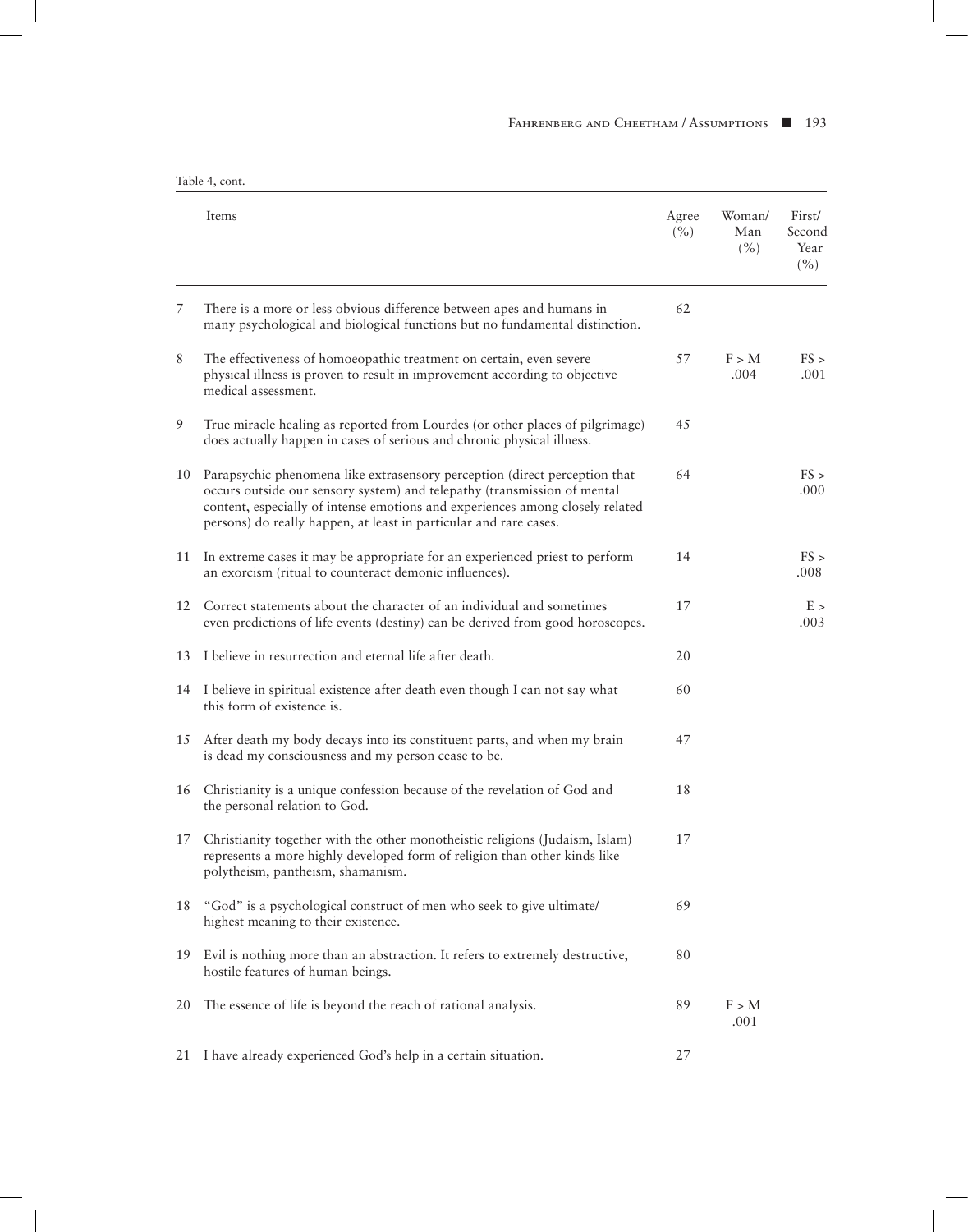#### 194 ■ PPP / Vol. 14, No. 3 / September 2007

Table 4, cont.

|    | Items                                                                                                                                                                                      | Agree<br>(%) | Woman/<br>Man<br>(%) | First/<br>Second<br>Year<br>(%) |
|----|--------------------------------------------------------------------------------------------------------------------------------------------------------------------------------------------|--------------|----------------------|---------------------------------|
| 22 | Life becomes meaningful only by turning to and putting trust in God, or in<br>a higher spiritual being (spiritualism, transcendence).                                                      | 25           |                      |                                 |
| 23 | Life is meaningful and it always has meaning in all situations, for meaning<br>can be found even when suffering.                                                                           | 76           | F > M<br>.007        |                                 |
| 24 | Life has no deeper philosophical or religious meaning. The meaning of life<br>is to enjoy life.                                                                                            | 29           |                      |                                 |
| 25 | There can be only one fundamental (absolute) truth.                                                                                                                                        | 12           | M > F<br>.000        |                                 |
| 26 | Those who are convinced of a particular fundamental religious truth can<br>not accept other doctrines (religions) as being of equal merit.                                                 | 57           |                      |                                 |
| 27 | Since nobody possesses the fundamental truth everyone should accept the<br>various ways of seeking absolute truth as being of equal merit, without<br>claiming any one way to be superior. | 88           |                      |                                 |
| 28 | A multicultural society will result in people loosing their cultural and<br>religious identity.                                                                                            | 18           |                      |                                 |
|    | Already interested in these themes (rating scale 1–4).                                                                                                                                     | 2.44         |                      | MS ><br>.001                    |
|    | Implications for professional practice of doctors (rating scale 1–4).                                                                                                                      | 2.94         |                      |                                 |
|    | Implications for professional practice of psychotherapists (rating scale 1–4).                                                                                                             | 3.60         |                      | FS ><br>.005                    |
|    | Implications for professional practice of judges (rating scale 1–4).                                                                                                                       | 3.19         |                      |                                 |
|    | Religiosity self-rating (self-rating scale $1-10$ )                                                                                                                                        | 4.51         |                      |                                 |
|    | Interest in meaning-of-life questions (self-rating scale 1–10)                                                                                                                             | 8.43         |                      |                                 |
|    | Scale TRIM                                                                                                                                                                                 | 3.69         |                      |                                 |
|    | Scale PARA                                                                                                                                                                                 | 2.40         |                      | FS ><br>.000                    |

*Abbreviations:* W, Women; M, Men; FS, first semester; MS, middle semester.

*Notes*. Cramer V or F-test and associated *p*-value. Only statistical tests with *p* > .001 are reported in this table. The group with higher values is denoted with the symbol >.

Valid *n* between 546 and 563, women/men 455/107, first/second year 296/267.

Scale TRIM consists of items 1, 2, 4, 5, 14, 15, 18, 21, and 22; scale PARA consists of items 9–12.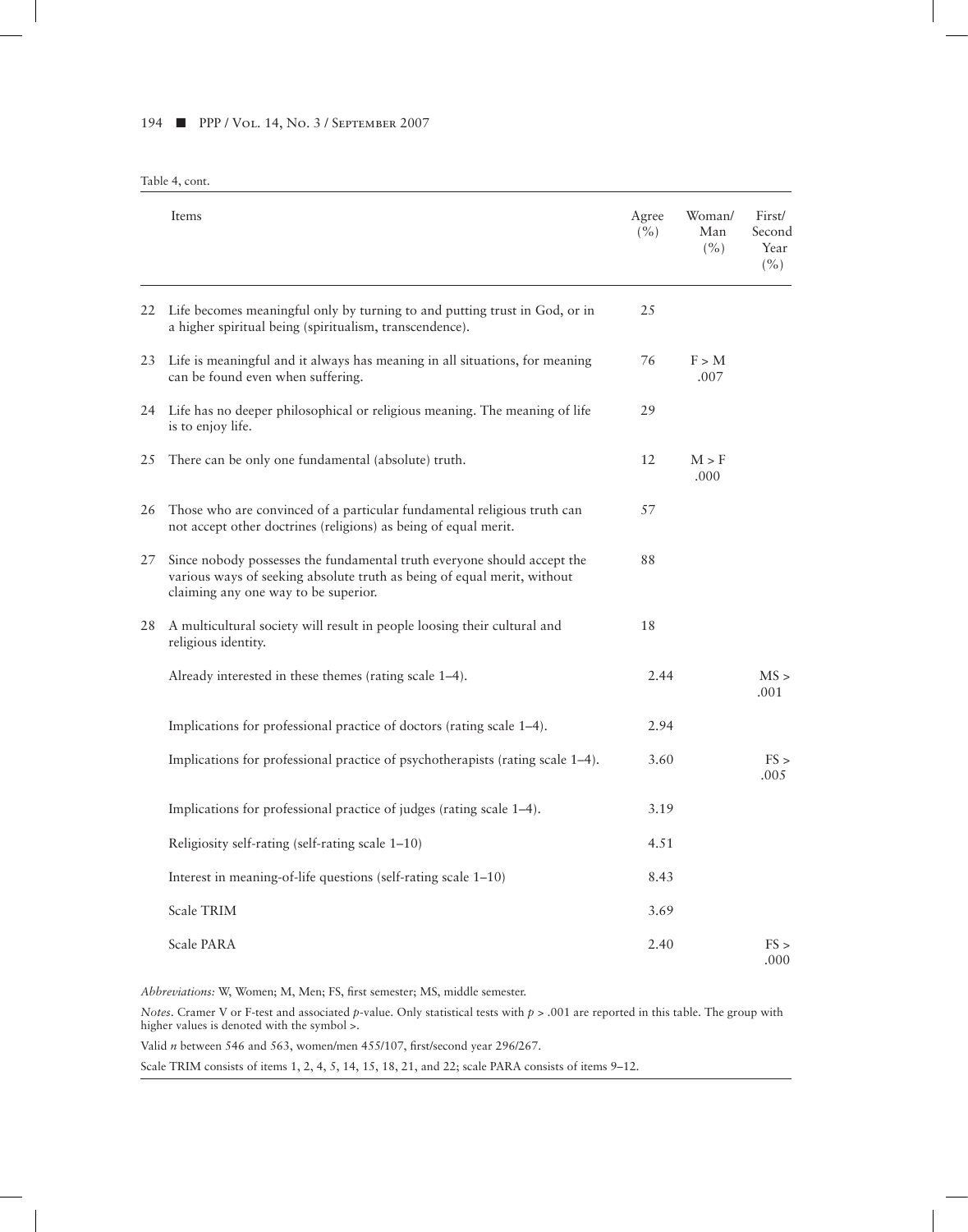### Implications for Professional **PRACTICE**

The question was "Do the assumptions about brain and consciousness, free will, and determinism have implications for professional practice?" and the corresponding response categories allowed for differentiation between psychotherapists, doctors, and judges (Table 5). The evaluation of such implications was independent of self-rated knowledge of and concern about this domain. Students who had a preference for concepts of dualism or complementarity appear to be more convinced than monists of the possible role of such preconceptions in psychotherapy  $(p = .026)$ .

#### Amount of Prior Knowledge and the Appraisal of Implications

About half of the 563 students were not (16%) or were only rarely (31%) concerned with these issues, whereas 46% were concerned "somewhat" and 7 % "in greater detail." The percentage of "somewhat" or " in greater detail" increased from 47% among first-year students to 60% of the more advanced students.

## First Semester Students of **PSYCHOLOGY**

The present investigation included students from seven universities, and in most instances a very high compliance was observed. The data was weighted for West and East Germany proportion, to allow for the generalization of findings, especially with respect to first-year students ( $n =$ 296).

Twelve percent of these students opt for atheism, 19%for agnosticism, 27% for deism, and 43% for theism. The combination of theism and dualism that involves the assumption of psychophysical causation was most frequently chosen (21%), and this as frequently as the complementarity concept (21%, if the rarely chosen double aspect dualisms is included). The perspective of the combination of atheism and monism (including epiphenomenalism) had the lowest preference (6%).

Religiosity (mean, 4.9) and interest in meaning of life were clearly distinguished. The hypothesis that philosophical preconceptions have implica-

tions for professional practice was subscribed to most emphatically, independently of the fact that 48% of the first-year students conceded to having hitherto no or only limited knowledge about these preconceptions

The attempt to reconcile the statements of the trilemmata revealed the following predominant tendency: belief in psychophysical causation, assumption of free and morally responsible acts of volition, despite contradictory psychoanalytic and neuropsychological evidence, and, despite predominantly theistic orientation, doubt about the almightiness and benevolence of God in view of the extreme negativity and evil in the world: misery, crime, war, and genocide. On the whole, the average profile of assumptions seems similar across gender and across the first and second years of study.

#### Students from Psychology Compared with Students of Philosophy and of the Natural Sciences

Comparisons were made between (1) psychology and philosophy ( $n = 62$  matched pairs) and (2) psychology and natural science ( $n = 85$  matched pairs). The method of statistical twins accounted for differences in distribution of gender, first/higher semester, and West/East. The philosophy and science students were largely from the University of Freiburg.

Psychology students, compared with science students, had a greater preference for dualism and psychophysical causation or the concept of complementarity (Table 6), and they were more inclined to theism. These findings corresponded to significant differences in response to the brain–consciousness trilemma: "Some consciousness processes are causes of physical processes (psychophysical causation)." The agreement was 57 students from psychology and 44 from philosophy (out of 62 pairs;  $p = .004$ ), and 80 students from psychology and 57 from science (out of 85 pairs;  $p = .000$ ).

The self-ratings of students from philosophy were higher for knowledge and concern with issues of controversy in ontology and free will. Psychology students see the implications of philosophical conceptions for the medical profession as more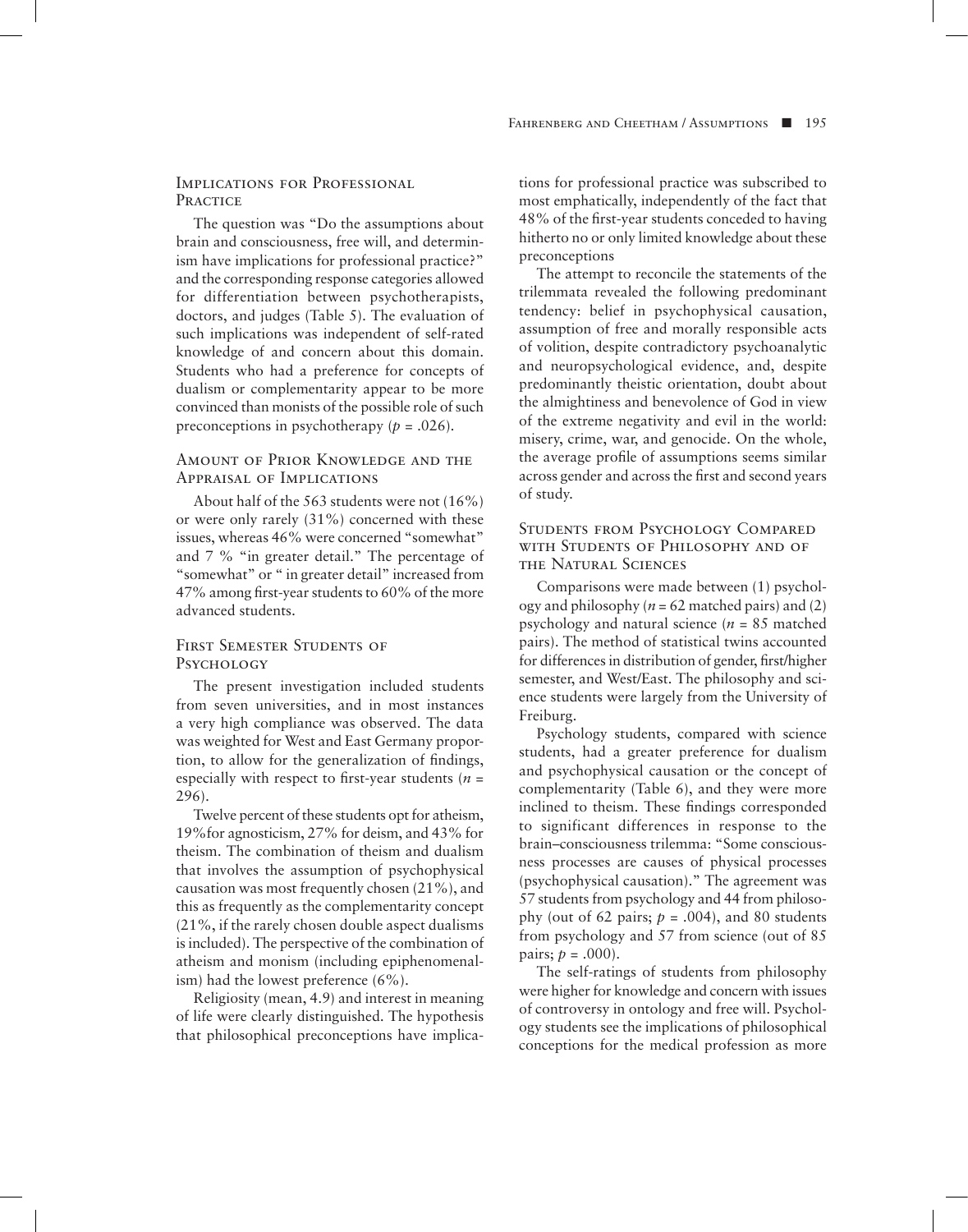# 196 ■ PPP / Vol. 14, No. 3 / September 2007

|                                              | Implications for<br>Doctors $(\% )$ | Implications for<br>Psychotherapists (%) | Implications for<br>Judges (%) |  |
|----------------------------------------------|-------------------------------------|------------------------------------------|--------------------------------|--|
| None                                         | 6                                   | $\mathbf{1}$                             | 6                              |  |
| Little                                       | 24                                  | 5                                        | 14                             |  |
| Likely                                       | 39                                  | 28                                       | 35                             |  |
| Certain                                      | 31                                  | 66                                       | 45                             |  |
|                                              | 100                                 | 100                                      | 100                            |  |
| Friedman test ( $n = 557$ )                  | 1.67                                | 2.39                                     | 1.93                           |  |
| Chi square test = $259.3$ ; df = 6; p < .000 |                                     |                                          |                                |  |

# Table 5. Assumed Implications for Professional Practice

*Note*. The three ratings were correlated (*r* from .33 to .45).

## Table 6. Ontological Assumptions and Belief in God of Students From Different Disciplines

|                             | Comparison 1   |                | Comparison 2   |            |
|-----------------------------|----------------|----------------|----------------|------------|
|                             | Psychology     | Philosophy     | Psychology     | Science    |
|                             | $\it n$        | $\it n$        | $\it n$        | $\it n$    |
| Monism and epiphenomenalism | 5              | $\overline{4}$ | $\overline{7}$ | 18         |
| Dualism (interaction)       | 20             | 21             | 30             | 23         |
| Dualism (double aspect)     | $\overline{4}$ | $\overline{4}$ | 3              | 11         |
| Complementarity             | 33             | 33             | 45             | 33         |
| Cramer V                    |                |                |                |            |
|                             |                | p > .05        |                | $p = .007$ |
| Atheism                     | 5              | 15             | 9              | 16         |
| Agnosticism                 | $17\,$         | 15             | 17             | 12         |
| Deism                       | 14             | 19             | 16             | 30         |
| Theism                      | 20             | 9              | 39             | 25         |
| Cramer V                    |                |                |                |            |
|                             |                | $p = .018$     |                | $p = .018$ |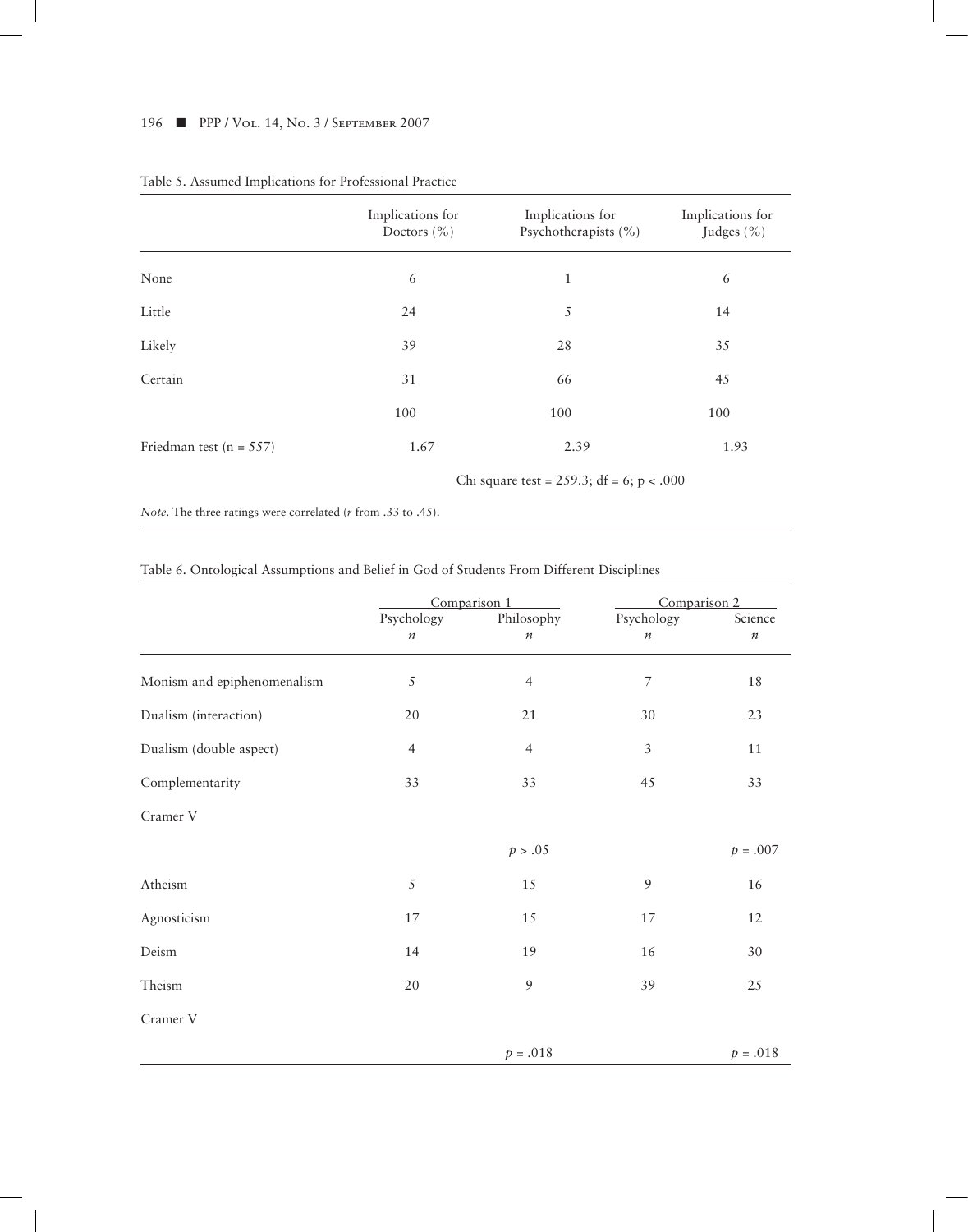pronounced and indicated a higher acceptance of the possible validity of horoscopes; however, the PARA scale score did not differ between psychology and science students. Interest in meaning-of-life issues was higher among psychology students.

## Discussion

Assumptions about human nature have long been a matter of discourse in the domain of philosophy. In contrast, comparatively little is known about such assumptions from the view point of differential psychology. One of these fundamental questions concerns freedom of will, another the mind–body problem: Is there a causal interaction between consciousness and brain physiology or are processes of consciousness simply introspective views of brain physiology? A previous investigation demonstrated how different the views of students can be on monism and dualism. Most of those questioned were convinced that the preconceptions investigated most likely do have consequences for the theories, methods, and the professional practice of psychologists, psychotherapists and doctors (Fahrenberg and Cheetham 2000).

In the present study, the concept of man as perceived by psychology students was described in terms of several basic preconceptions and a large number of specific aspects. The statistical assessment of group differences was difficult because sociodemographic features (gender, discipline, number of university terms attended, West versus East Germany, and member of religious community) could represent confounding factors; data acquisition was not balanced in this regard. Stepwise comparisons were therefore performed and the method of statistic twins applied.

When asked to express their views on the most general ontological principles (brain–consciousness problem, mind–body problem), many students accepted the concept of complementarity, although almost as many preferred dualism and assumed that processes of consciousness have a causal effect on the physical brain. Monism and epiphenomenalism received very little support. In the trilemma "brain and consciousness," 47% of the respondents subscribed to the view of

psychophysical causality. In the trilemma "free will,"  $62\%$  supported the statement pertaining to possessing free will; the neuropsychological and psychoanalytical suggestions that there is no free will was rejected by the majority. In the trilemma "God's justice" (theodicy), there is a clear predominant opinion: 62% preferred the configuration that, in view of the reality of evil in the world, expresses skepticism about the omnipotence and benevolence of God (or about the existence of God).

Largely independent of the number of semesters attended, 70% to 90% of students believed that philosophical preconceptions have an impact on professional working practice. This confirms the question of relevance in the previous investigation. The high level of agreement could be interpreted as a response tendency or as a spontaneous reaction to the perceived intention of the investigators behind the questionnaire. The differential judgments of the three professional groups (doctors, psychotherapists, and judges) and different levels of prior knowledge speak against this very general assumption. Whoever expresses a preference for dualism or for the idea of complementarity is more convinced of the practical relevance of philosophical preconceptions than those who favor monism.

The question about God is frequently answered in terms of deism or of a personal relation to God (theism). In addition, a very small number of students have atheistic or agnostic attitudes. In this respect, a West/East comparison—also in connection with the self-reported degree of religiosity—is possible. The differences that would be expected because of the different religious socialization in the new federal states of former East Germany are not evident (cf. ALLBUS-survey, 2002, in total and in comparable subgroups of ages between 18 and 29 years of persons with secondary school education). This leads to the question of whether the choice of university discipline tends to be related to the preference for certain preconceived ideas; in this case, to more students (based on the expected value) who are believers? The data do not, however, indicate a close association with the church. The students rated their interest in questions of life's meaning and purpose as much higher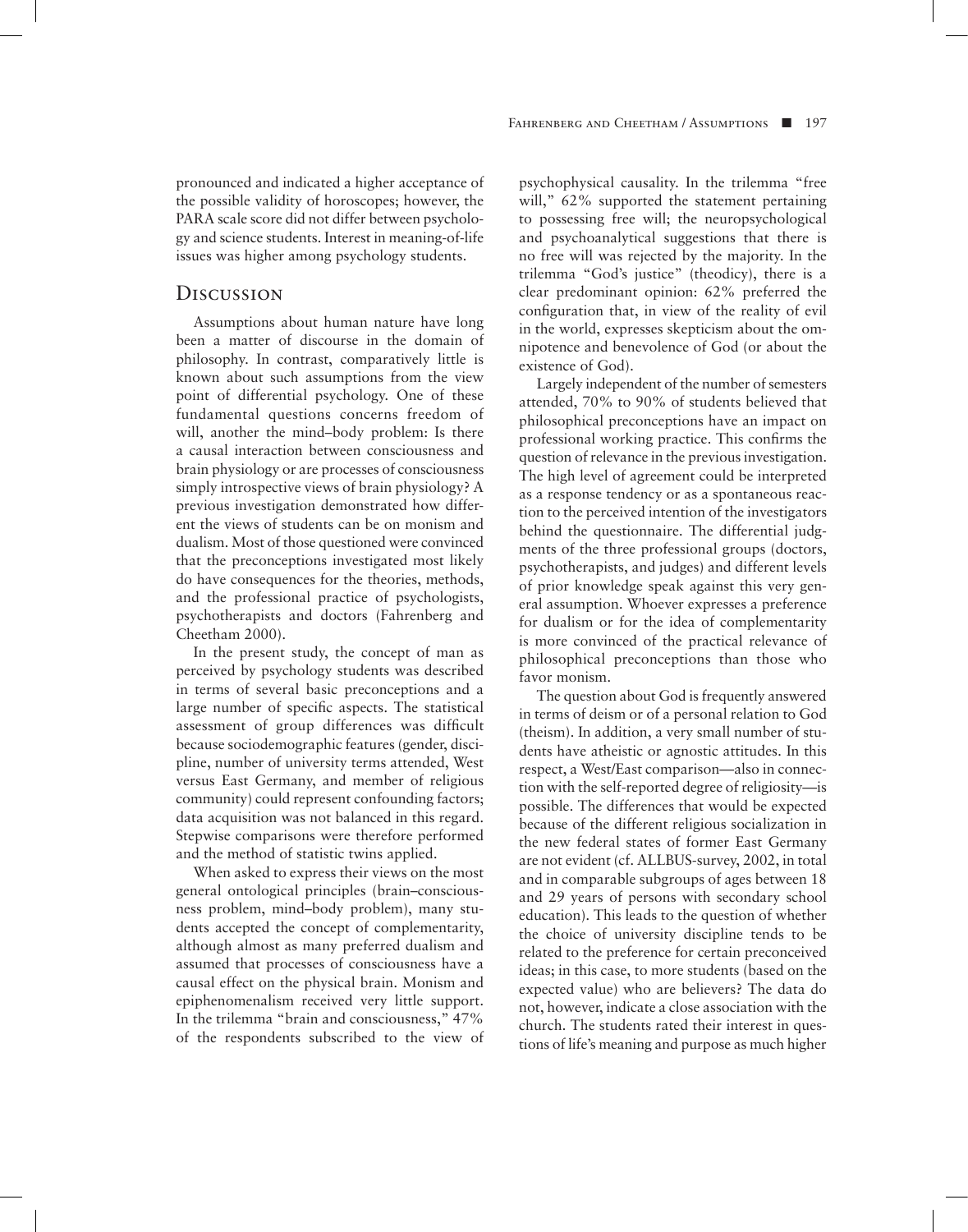(in fact, numerically double scale value) than their attitude to religion. Only 14% of students regard themselves as active (48% as passive) members of a religious community, and 38% are not members or have stepped left the church.

The many students who subscribe to transcendence, to the spiritual world, and to other aspects of transcendence–immanence express also a deep interest in questions of life's meaning and purpose, and this corresponds with the attitude that paranormal phenomena, miracle healing, extrasensory perception or telepathy, exorcism, and horoscope readings are plausible. A sizable minority of respondents exhibit a consistent pattern of spiritual assumptions. In summary, these results can be interpreted as follows: Despite the low importance attached to church membership and traditional religiosity, the majority of students demonstrate a deistic to theistic orientation and a greater interest in spirituality.

The assumptions, as assessed by the questionnaire, of women and men, and of students in the first or midterm of study are very similar, and a high degree of concordance is evident in the concept of man as expressed by students of philosophy and by students of the natural sciences. There is a tendency for psychology students in comparison with philosophy and natural science students to favor theism. In comparison with natural science students, psychology students support the view more strongly that philosophical preconceptions influence also medical professional practice, and psychologists express a greater interest in questions of life's meaning and purpose.

The assumptions expressed in the questionnaire items are not formulated in great detail, but as short descriptions of problems of anthropological interest and discourse and as terse statements pertaining to continuing controversies. The answers in the questionnaire could be influenced by the effects of compliance, affirmation tendency, and social acquiescence. All of the brief questions on these difficult philosophical topics lack conceptual clarity; there are ambiguities and topics such as consciousness, free will, God and the meaning of life are associated with misunderstandings or largely irresolvable semantic problems.

The general distinction should, however, be drawn between (1) the level of philosophical discourse, with its untiring Endeavour to disambiguate concepts and search for theoretical convergence, (2) the level of abstract psychological–anthropological statements about concepts of man, and (3) the empirical level of questionnaire or interview-based responses pertaining to personally held preconceptions. There is presently a clear lack of representative empirical investigation into students' choice of study and subsequent profession where—and this applies particularly for students beginning their studies in psychology—the choices made are possibly influenced by a strong underlying interest in people and questions of life's purpose and meaning.

A number of methodological points could be discussed critically: the selection and number of themes, the answer format "agree"–"disagree," or the potential contextual influence of other questions and answers. The authors' criticism of this investigation has been addressed in the revision of the questionnaire (cf. Fahrenberg 2006). The relative advantages of a standardized research interview (as according to Wengraf 2001) are not discussed here. The combination of the early version of the questionnaire with a detailed interview of psychotherapists and medical doctors was used by Wider (cf. Fahrenberg 2006).

The apparent lack of empirical investigations could be accounted for by the scientific–theoretical position that the personal worldview should be excluded from research and practice. This assumption finds support in the content analysis of published autobiographies of 49 psychologists or psychotherapists and 23 philosophers (Fahrenberg 2004). Most of these autobiographies contained information about the parental home and educational influences, about schooling and training, and professional life. The issue of the concept of man did arise in the autobiographies of psychologists more frequently, but the privacy of personal beliefs remained resistant to overt expression, despite the fundamental significance of the concept and associated issues for philosophizing, for personality theories and for psychotherapeutic objectives. This begs the question as to whether one's own concept of man is entirely irrelevant to anthropological reflections about mankind.

The questionnaire may be useful as a teaching aid because it encourages students to reflect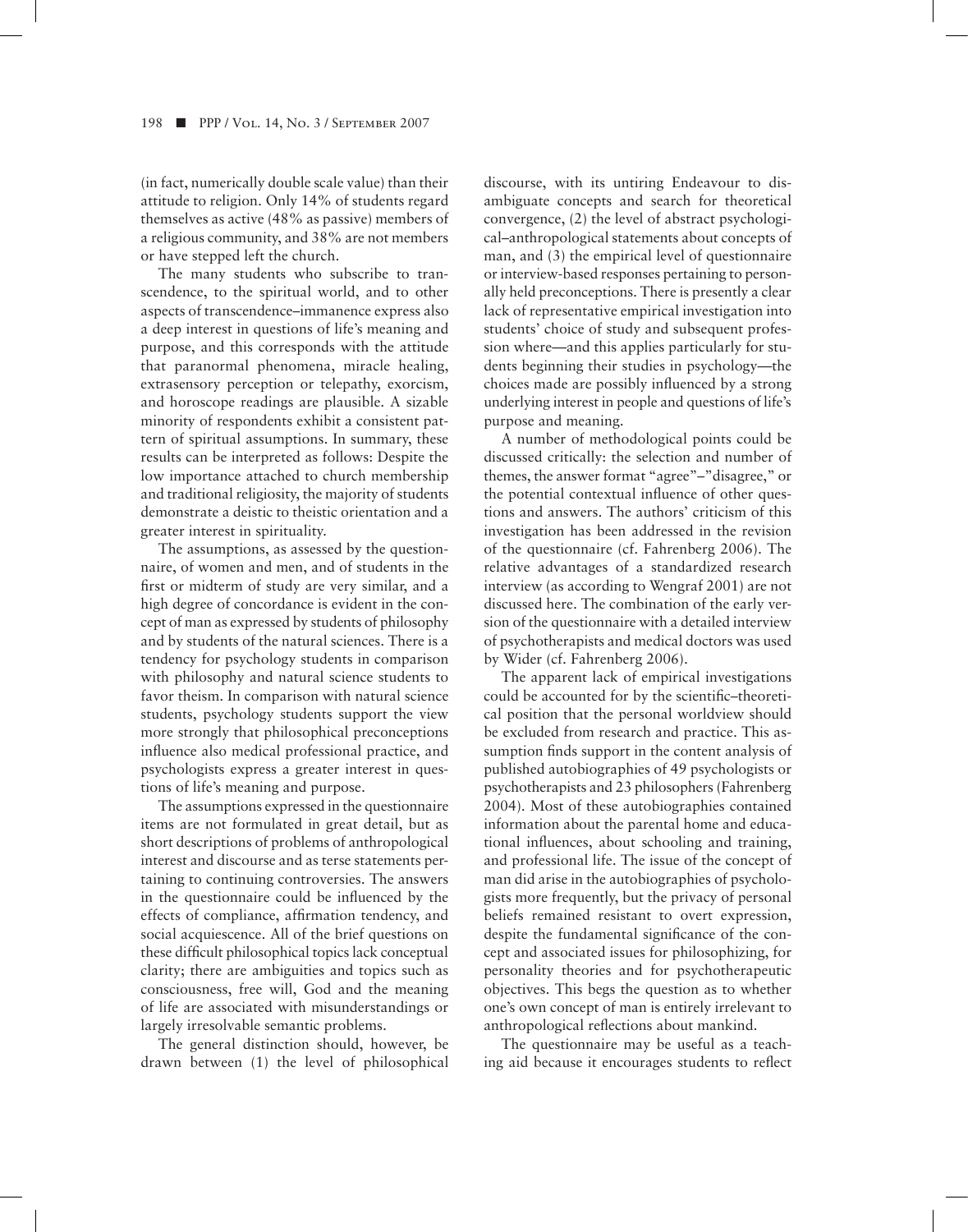on their own assumptions about human nature and increases awareness of the potential implications of such assumptions for theory and work in professional psychology, psychotherapy, and psychiatry.

#### **OUTLOOK**

The present investigation may well encourage further studies of psychological–anthropological issues and the investigation of, for instance, the possible modification of these assumptions, depending on the study discipline: Which assumptions are relatively stable, which are modified through increasing expert knowledge?

Many of the 42 psychotherapists and physicians interviewed by Wider (cf. Fahrenberg 2006) regarded these assumptions as relevant in the context of their own professional work. However, the simulated tasks constructed for this investigation were insufficiently realistic, and plausible analyses are most probably best accomplished in real decision-making situations. The discussion about differential effects of this kind cannot be taken any further here, although it would be very interesting from a scientific or methodological as well as from a psychoanthropological perspective.

#### Acknowledgement

The questionnaire was distributed thanks to the generous support of colleagues in a number of lectures in psychological institutes in the old (West) and new (East) federal states of the Republic of Germany. The present study was made possible by Prof. Dr. Bärbel Bergmann, Dresden, Prof. Dr. Heinz Holling, Münster, Dr. Klaus-Martin Klein, Bonn, Dr. Thomas Kubiak, Greifswald, Dipl.- Psych. Rainer Leonhart, Freiburg, Dipl.-Psych. Lars Michael, Berlin, Prof. Dr. Uwe Mortensen, Münster, Prof. Dr. Martin Peper, Freiburg, and Prof. Dr. Gerhard Stemmler, Marburg. Students of philosophy, of theology, and of the natural science were also recruited for this investigation in lectures at the University of Freiburg. Prof. Dr. Gunter Gebauer, Berlin, encouraged further students of philosophy to participate in this project. Gratitude is also express to Gertrud Jansen for her dependable and unwavering support and Robert Ripfl who helped with the recruitment of students of philosophy and other disciplines in Freiburg. Finally, we express our gratitude to the more than 800 students whose clear and careful responses in the questionnaire made it so easy to assess.

#### **NOTES**

A questionnaire designed to explore philosophical conceptions about human nature is quite unusual and may encounter basic objections. At the very least, definitions of the essential terms should be provided at the beginning to avoid misconceptions and to promote more substantive deliberation rather than superficial responses. The original intention was to conduct an extensive structured research interview, during the process of which difficult terms would be explained to allow the participants to reflect on the appropriate distinctions and respond accordingly. The effort involved in this approach would be considerable and would put limitations on a more extended survey. It is also doubtful whether students would be prepared to invest so much time and to surrender their anonymity. Questionnaires are indispensable for attaining a representative overview of the student's beliefs about such philosophical issues, and the information collected in this way will be less precise and less consistent than in interviews.

In the previous study, which focused on the mind– body problem, the multiple-choice items included ten instead of the current five statements. The respondents' feedback seemed to indicate that the range of statements was too differentiated, at least for some of the students. Some definitions were provided beforehand by, for example delineating in a few lines "psychical" as opposed to "physical" functions, but this seemed to be of limited value and provoked in part new questions. The present study therefore disposed of such explanatory notes. Even at the level of advanced philosophical discourse, there is often need for more precise definition. For example, reference to the notion of nonreductive physicalism would require a number of comments on weak or strong reductionism, downward causation, emergence or supervenience, and category errors (cf. Commentaries, Roth and Schwegler 1995).

Instead of explanatory notes and more precise definition, the questionnaire presents several differently formulated statements for each major issue and presents trilemmas to extract a more precise impression of a person's position on an issue. When particular philosophical terms were used in the questionnaire, they were given in parenthesis only (monism, dualism, psycho-physical causality, theodicy). These cues seemed useful insofar as some of the students had already attended philosophy courses in secondary school or university. Clearly, a succinct and clear-cut response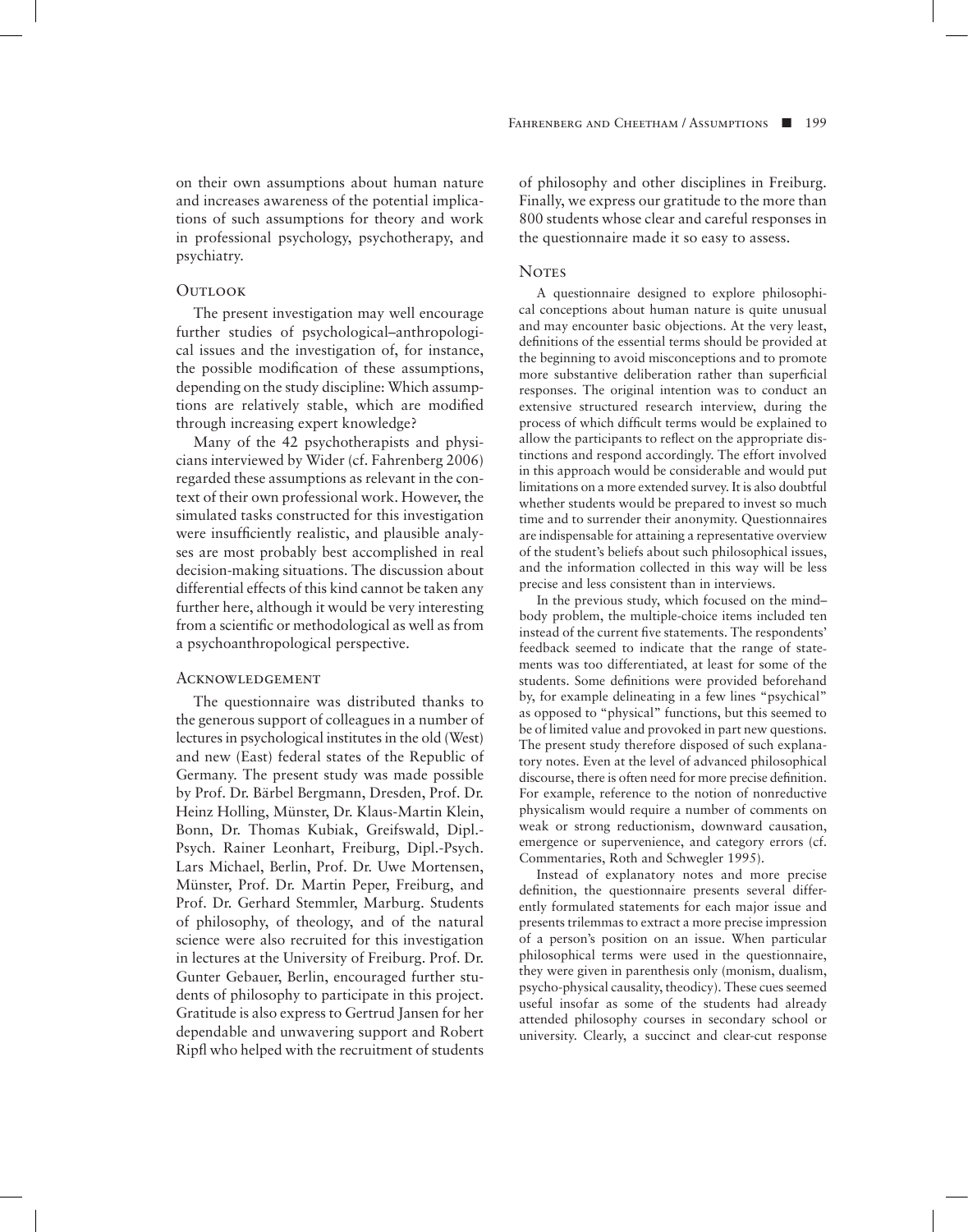to most of the statements about human nature is not possible here. These statements have to be considered as compendious references for issues of on-going philosophical–anthropological debate. The many entries in a dozen-volume handbook of philosophical terms will amply demonstrate this point.

The question of free will and, similarly, the theodicy "God's justice" are examples of such enduring theological–philosophical controversies. How can we reconcile his mightiness, benevolence and justness with the presence of evil in the world? G. W. Leibniz was convinced that the belief in God's justice could be reasoned philosophically, whereas other philosophers could not from the standpoint of rational experience follow this line. Theology tends to view the theodicy issue as rationally unanswerable, as an inscrutable factum. On the other hand, this fundamental contradiction may be considered an argument in favor of atheism. This discussion continues in present day "negative theology" and in many publications on the existence of the evil in world.

In addition to self-reported religiosity and interest in questions of meaning the present study selected three fundamental belief systems in order to structure the item questions and answers: monism–dualism, theism–atheism, and immanence–transcendence. These conceptions are rather general in scope, and they overlap in some points.

*Immanence* refers here to the sphere of possible experience, that is, aspects of being in this world, and, psychologically, to human nature, to life and essence being attributed meaning and ethical orientation by man himself on the basis of this reality (with no reference or relation outside this) and centered on the individual self. *Transcendence* is exceeding the human experience, beyond the natural world and beyond human rationality. The personal relationship to transcendence may exist in different modes, as belief in god, belief in a supernatural sphere, or by assuming "the thing in itself" beyond all appearance. Again, many variants and different conceptions could be distinguished, for example, the pantheistic notion of the presence of God as immanent in man and in the whole of nature. Such particular notions of transcendence, of mind, and of spiritual beliefs cannot be adequately explored with a questionnaire: They need a research interview.

#### **REFERENCES**

- Bieri, P. 1996. Was macht das Bewusstsein zu einem Rätsel? In *Bewusstsein. Beiträge aus der Gegenwartsphilosophie*, ed. T. Metzinger, 61–77. Paderborn: Schöningh.
- Bottenberg, E. H., and F. D. Schade. 1982. Darstellung alltags-philosophischer Konzeptionen in einem Bereich selbst- und weltbezogener subjektiver Theorien,

Bewertungen. *Psychologie und Praxis* 26:127–130. Chapman, A. J., and D. M. Jones, ed. 1980. *Models of man*. London: The British Psychological Society.

- Elger, E., Friederici, A. D., Koch, C., Luhmann, H., von der Malsburg, C., Menzel, R., Monyer, H., Rösler, F., Roth, G., Scheich, H., and W. Singer. 2004. Das Manifest. Elf führende Neurowissenschaftler über Gegenwart und Zukunft der Hirnforschung. *Gehirn & Geist. Das Magazin für Psychologie und Hirnforschung,* Heft 6:30–37.
- Fahrenberg, J. 2004. *Annahmen über den Menschen. Menschenbilder aus psychologischer, biologischer, religiöser und interkultureller Sicht*. Heidelberg: Asanger.
- Fahrenberg, J. 2006. *Annahmen über den Menschen. Eine Fragebogenstudie mit 800 Studierenden der Psychologie, Philosophie, Theologie und Naturwissenschaften. Forschungsbericht Nr. 164.* Universität Freiburg i.Br.: Institut für Psychologie. Available at: *http://www.psychologie.uni-freiburg.de/forschung/ index.html/fobe90.html*
- Fahrenberg, J. 2007. *Menschenbilder.* (Virtuelle Fachbibliothek Psychologie, Open Access) URL: *http:// psydok.sulb.uni-saarland.de/volltexte/2007/981* [PDF, 438 pages, 2.0 MB].
- Fahrenberg, J. 2008. Gehirn und Bewusstsein—Neurophilosophische Kontroversen. In *Handbuch der Neuropsychologie und Biologischen Psychologie*, ed. S. Gauggel und M. Herrmann, 28–43. Göttingen: Hogrefe.
- Fahrenberg, J., and M. Cheetham. 2000. The mind–body problem as seen by students of different disciplines. *Journal of Consciousness Studies* 7:47–59.
- Groeben, N. 1997. Fazit: Die metatheoretischen Merkmale einer sozialwissenschaftlichen Psychologie. In *Zur Programmatik einer sozialwissenschaftlichen Psychologie. Band 1. Metatheoretische Perspektiven*, ed. N. Groeben, 1. Halbband. Gegenstandsverständnis, Menschenbilder, Methodologie und Ethik 311–404. Münster: Aschendorff.
- Hermannis, F. 2002. *Das Böse und die Theodizee. Eine philosophisch-theologische Grundlegung.* Gütersloh: Gütersloher Verlagshaus.
- Huber, S. 1996. *Dimensionen der Religiosität. Skalen, Messmodelle und Ergebnisse einer empirisch orientierten Religionspsychologie.* Bern: Huber.
- Roth, G., and H. Schwegler. 1995. Das Geist-Gehirn-Problem aus der Sicht der Hirnforschung und eines nicht-reduktionistischen Physikalismus. *Ethik und Sozialwissenschaften* 6:69–156.
- Schneewind, K. A. 1999. Das Menschenbild in der Psychologie. In *Menschenbilder in der modernen Gesellschaft. Konzeptionen des Menschen in Wissenschaft, Bildung, Kunst, Wirtschaft und Politik,* ed. R. Oerter, 22–39. Stuttgart: Enke.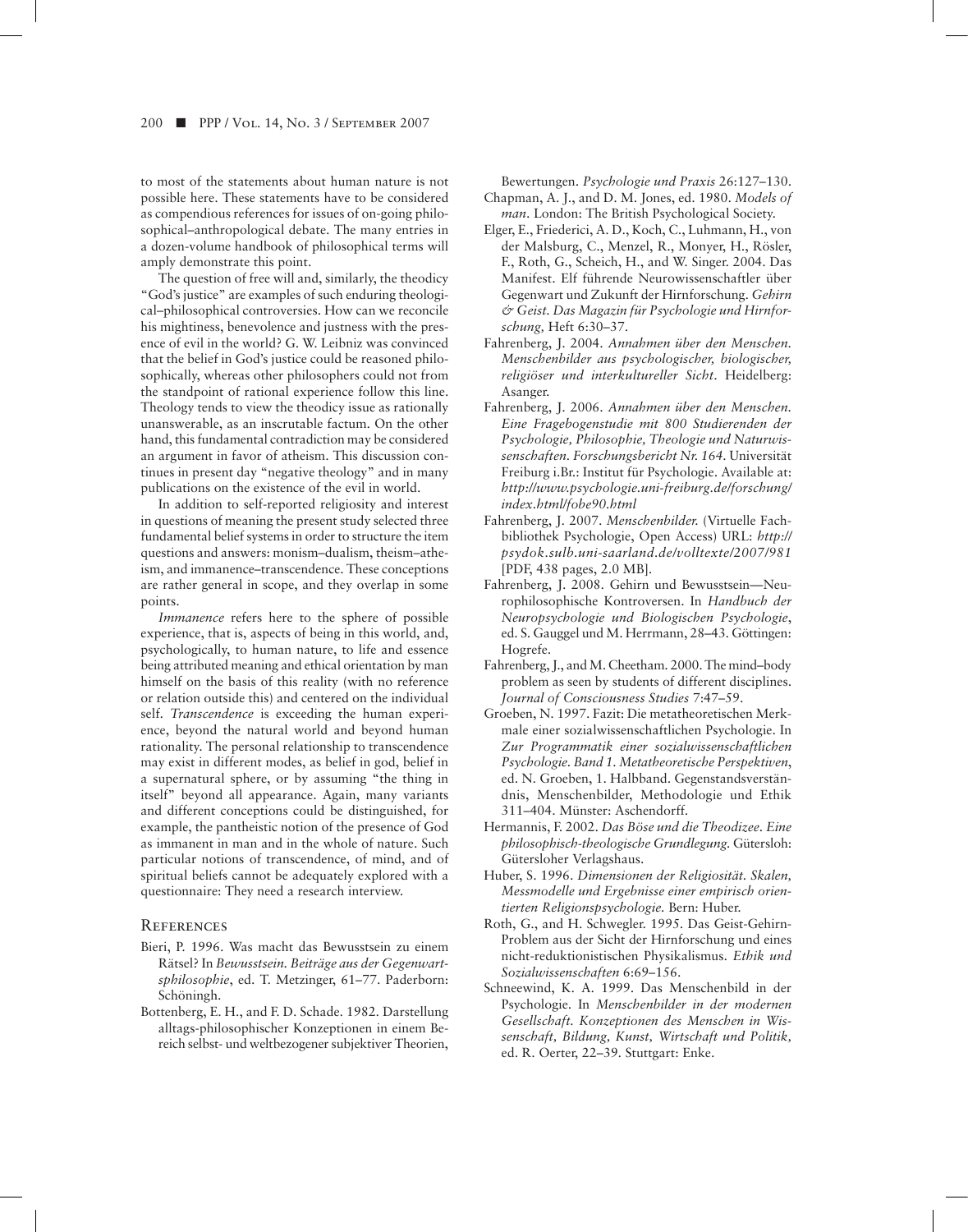- Terwey, M. 1993. Sind Kirche und Religion auf der Verliererstrasse? Vergleichende Analysen mit ALLBUS- und ISSP-Daten*. ZA-Informationen des Zentralarchivs für Empirische Sozialforschung an der Universität zu Köln* 32:95–112.
- Terwey, M. 2003. Kirchen weiter auf der Verliererstrasse–Inferno und Aberglauben im Aufwind? *ZA-Informationen des Zentralarchivs für Empirische Sozialforschung an der Universität zu Köln* 52:93–119.
- Wengraf, T. 2001. *Qualitative research interviewing. Biographic, narrative, and semi-structured methods.* London: Sage.
- Wrightsman, L. S. 1992. *Assumptions about human nature.* 2nd ed. Newbury Park, CA: Sage.
- Zentralarchiv für Empirische Sozialforschung und Zentrum für Umfragen, Methoden und Analysen. 2003a. *Kumulierter ALLBUS 1980*–*2000 ZA-Studien-Nr. 1795, elektronisches Codebuch*, Köln: Zentralarchiv. *http://www.gesis.org/Datenservice/* ALLBUS/index.htm
- Zentralarchiv für Empirische Sozialforschung und Zentrum für Umfragen, Methoden und Analysen. 2003b. *ALLBUS 2002 ZA-Studien-Nr. 3700, elektronisches Codebuch,* Köln: Zentralarchiv.
- Zentralarchiv für Empirische Sozialforschung und Zentrum für Umfragen, Methoden und Analysen. 2005. *ALLBUS 2004 ZA-Studien-Nr. 3762, elektronisches Codebuch,* Köln: Zentralarchiv.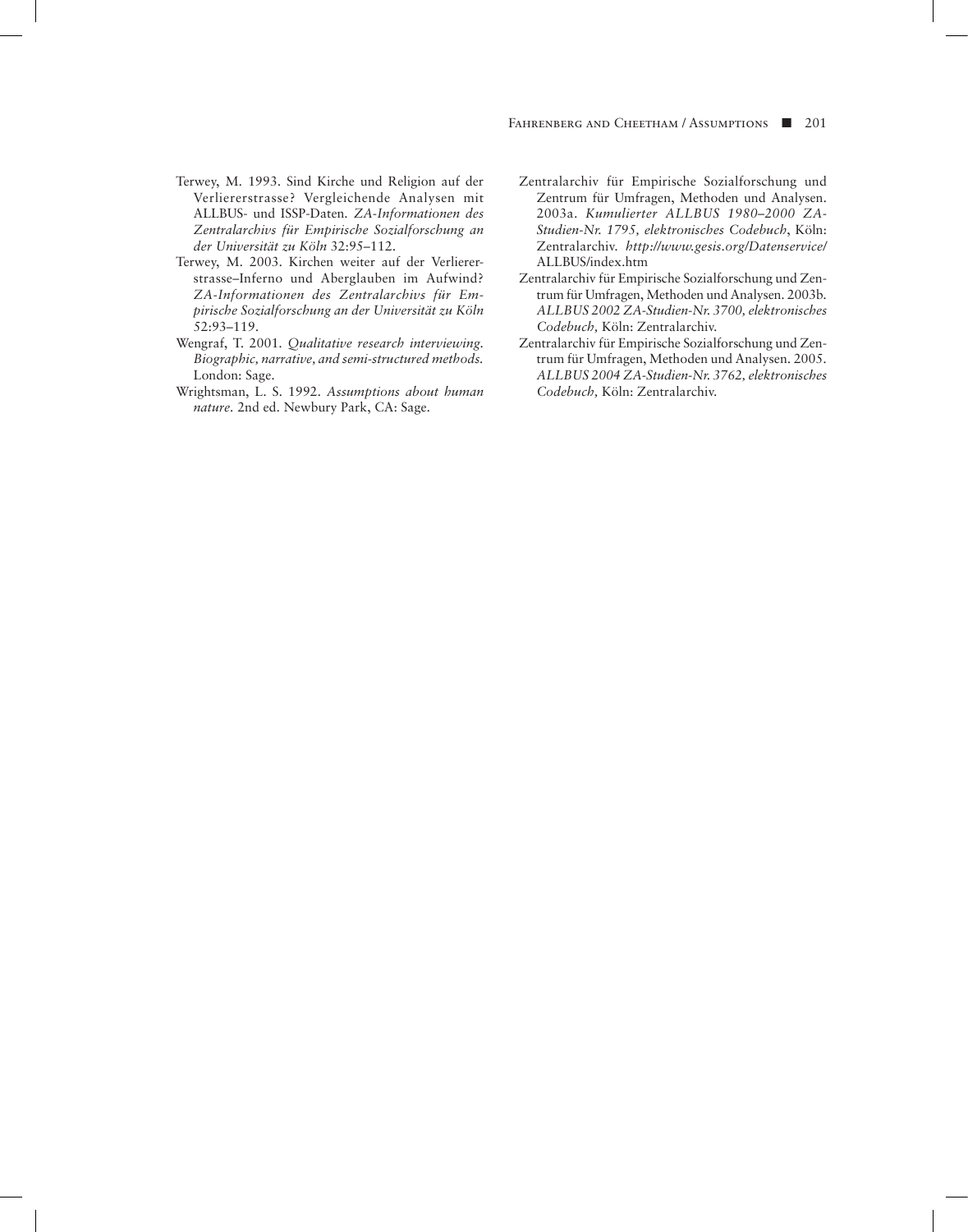# ONTOLOGICAL AND OTHER ASSUMPTIONS

Lloyd A. Wells and SANDRA J. RACKLEY

TAHRENBERG AND CHEETHAM have conducted<br>an immensely thought-provoking study of<br>the assumptions about human nature made an immensely thought-provoking study of the assumptions about human nature made by 800 students and pose a question about the future impact of these assumptions on individuals' practice in professions including medicine and psychotherapy.

This work represents a branch of "philosophical anthropology," which considers assumptions people make about human nature. The authors used a questionnaire, much of which was newly designed, to assess the assumptions made by university students studying psychology, philosophy, sciences, and other disciplines. Most of the respondents were studying at Freiburg, but some were sampled at several other universities in both the former East and West Germanies. Questions involved consciousness and the brain, evolution, free will, belief in God, the meaning of life, and theodicy.

Given the importance of these beliefs and assumptions in so many peoples' lives, it is quite surprising that there are so few modern data available, and this study ventures an important first step in assessing these assumptions. However, there are many problems inherent in this study (and any like it).

The first, for us, is the validity of the questionnaire itself, an issue that was not specifically addressed in the paper. Face validity is a problem even in the few questions quoted directly in the paper. For example, some statements contain two

whether a God exists" does not necessarily link at all with "I do not believe it is possible to know." Similarly, a theist might have trouble with the two clauses, "I know God really exists" and "I do not doubt this." (Technically, knowledge does imply a lack of doubt, but belief certainly does not.) Particularly in the trilemmas, where various patterns of response were analyzed, these multiple-clause statements may have led students to respond in a manner inconsistent with their true beliefs and assumptions. Furthermore, many of the questions contain terms that may have been unfamiliar to first-year university students. The authors explain their rationale in not defining terms, but the lack of clarity about definitions may have led some of the students to not fully understand the questions asked and to perhaps influence the answers they chose. Misunderstanding of the questions may ac-

clauses, and one could well agree with one without agreeing with another: "I do not know whether a God exists and I do not believe it is possible to know." This is the most relevant answer for a true agnostic, but the assumption that "I do not know

count for some of the disparities reported in the results. Other apparent inconsistencies, however, do not seem to be a result of unclear questions. For example, sixty percent of the students agreed with the statement that "I believe in … existence after death," whereas forty-seven percent agreed with the statement that "when my brain is dead my consciousness and my person cease to be." These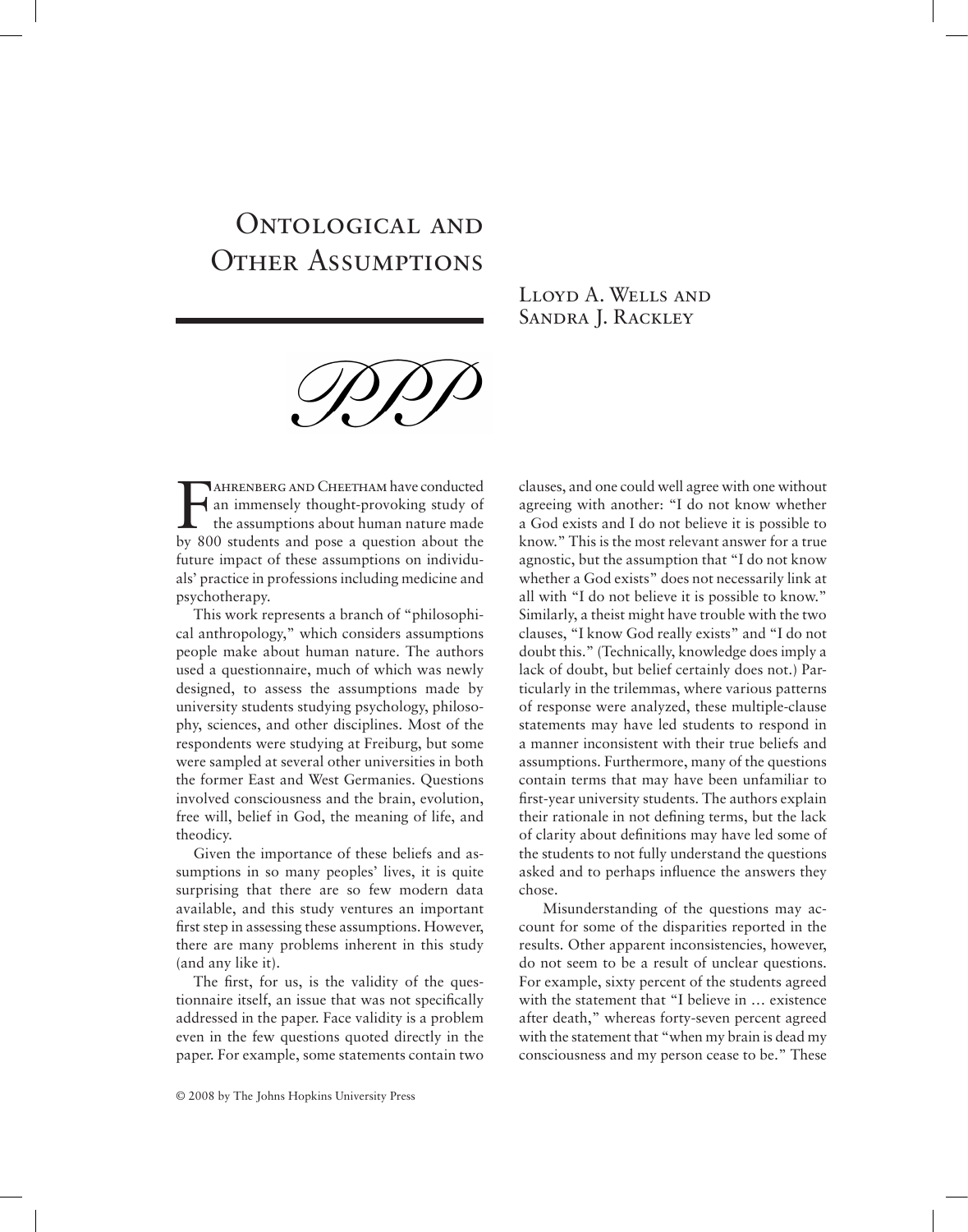findings do not add up, and this study has several similar sets of data. People contradict themselves in long and complex questionnaires, and this may be a simple explanation for these findings, but is this the only explanation? How seriously did the students take the questionnaire, often given as part of their class? How honest were their responses?

How generalizable are the findings of this study? It is very difficult even to speculate about this. The statistics are incomprehensible in light of the data given, and one must essentially take them on faith, wherever one falls on the God/theodicy questions. The design has many flaws, but we do learn how a subsample of German university students rate important factors about the meaning of life. Statements are made in the paper that the students' results correlate with similar results for the general population, but this assertion seems to be based on a very few questions. One would like much more delineation of this apparent correlation, because we wonder about the juxtaposition of developmental factors with the answers the students gave to this questionnaire. First-year university students are at a critical developmental point, and it would be fascinating to follow this large cohort of students over time to see whether the answers would change. At the least, we need a comparison on the same questionnaire with university-educated adults at various phases of the life cycle, to investigate developmental biases and changes over time, which might be very many. Perhaps one can make a case for developmental philosophical anthropology! We also suspect that British and American university students and adults might respond differently than the German students—grounds for further work in philosophical anthropology.

As we consider possible implications of this work, we find ourselves thinking of the general psychiatry and child and adolescent psychiatry training programs with which we are familiar here at Mayo Clinic. Residents range from atheists to very strongly committed deists, for example. Perhaps the atheists lean a little bit more toward brain monism, but both groups realize that, at our present state of knowledge, we need to pay attention to both brain and mind in dealing with patients. We do not see the deists shunning the brain, and some of the atheists are deeply committed to humanistic psychiatry and psychotherapy. We are not sure that clinical practice, here at least, is affected by views about God, dualism, evolution, and theodicy, and it is our general impression that psychiatric residents' views of and reactions to their patients are based more on their own developmental and psychological issues than their philosophies. Patients thought to have borderline disorder, for example, elicit very strong feelings from residents in psychiatry, with some of the responses being intensely negative to the point of sometimes being unprofessional. Other residents are less personally affected by these patients and may even find them interesting and find themselves curious about ascertaining ways to help them. This demarcation falls much more along psychological than philosophical lines, in our observation. Beyond this single example, psychiatrists have enormous, often unexamined biases about everything from medicines to psychotherapies. It is unclear, from our observation, that these biases fall along conscious philosophical positions.

The paper, however, led us to think that it would be useful to residency education for residents to be more aware of the kinds of issues discussed in this paper. Even if they have little immediate relevance to patient care given the current state of the art, they may well become more important in the future. If we discover in 2030 that Credit Card Debt Disorder is associated with a deficit in receptor binding in the caudate nucleus associated with a certain genetic polymorphism, eliminative materialists may be less judgmental of the debtors than deists who may not believe in evolution. Recognition of the implications of their own assumptions in their approach to practice may help all involved to more objectively evaluate new approaches developed during the course of their professional lives.

Fahrenberg and Cheetham have provided a fascinating study that, despite its limitations, raises a number of very interesting issues. One hopes that this study may lead us, in psychiatry, to construct similar, better validated instruments and use them to see, over time, what effects psychiatrists' philosophical beliefs have on many aspects of their practice, and to investigate correlations between changing beliefs and changing practices over time.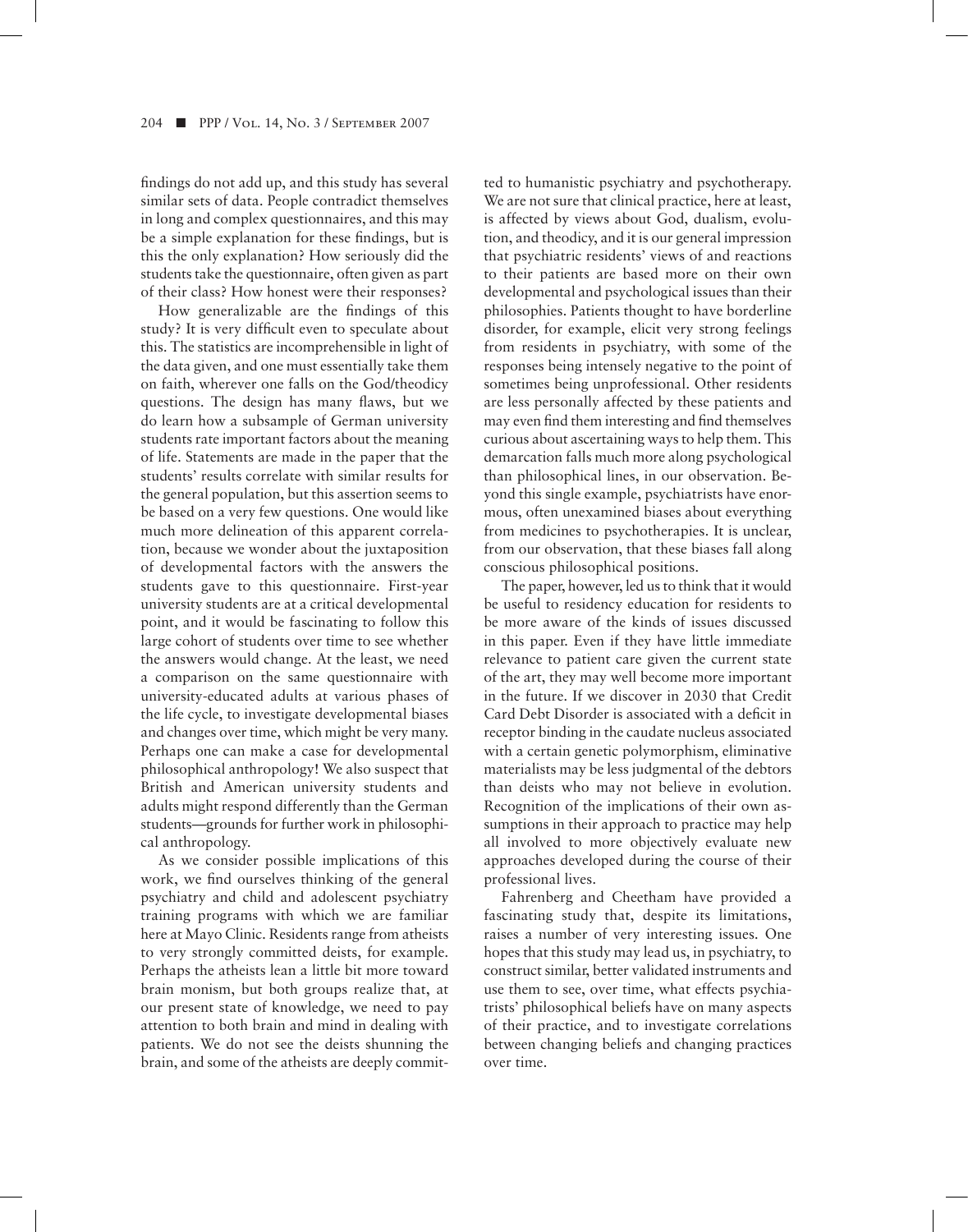# PSYCHOPHYSICAL Causation and a PRAGMATIST APPROACH to Human Behavior

David H. Brendel

KEYWORDS: mind-body problem, philosophy, pragmatism, psychology, psychophysical causation

J ochen Fahrenberg and Marcus Cheetham have performed a valuable service by conducting and presenting an empirical study of some basic philosophical assumptions of psychologists, philosophers, and scientists. Well-designed, largescale empirical studies of this kind are all too rare in the literature. Those of us interested in the human sciences are rather in the dark about the assumptions of others working in our own and related fields. For the most part, we are privy only to the philosophical assumptions of friends and colleagues we know intimately and of those relative few who publish their views. We can only speculate about the views of the countless others with whom we have not had the opportunity to establish direct philosophical discourse. The findings presented by Fahrenberg and Cheetham give us an intriguing glimpse at some of the key philosophical assumptions of a variety of clinicians and academics who are interested in human nature and the human sciences.

My aim in this commentary is to present an interpretation of a central finding of this questionnaire study: that psychologists were more likely

than philosophers and scientists to embrace "psychophysical causation" as a part of their philosophical worldview. It is not, I think, too much of an oversimplification to define psychophysical causation as the presumption that mental events and physical events can cause other mental events and physical events. Psychophysical causation can be distinguished from other positions on the mind–body relation, some of which Fahrenberg and Cheetham mention in their article. Among these alternative positions is epiphenomenalism, the position that physical events cause other physical events and can cause mental events, but that mental events themselves have no causal power. Another philosophical position distinct from psychophysical causation is monism, which holds that all events in the world in general (and in human beings in particular) are physical and are best described in physical terms. Fahrenberg and Cheetham do not describe the multiple forms of monism in detail, but it is worth noting that reductive materialism (Wilson 1998) and eliminative materialism (Churchland 1981) are two highly developed forms of the kind of monism to which they allude. It is beyond the scope of this commentary to explore the differences between the two, but suffice it to say that both these forms of materialism reject the legitimacy of mental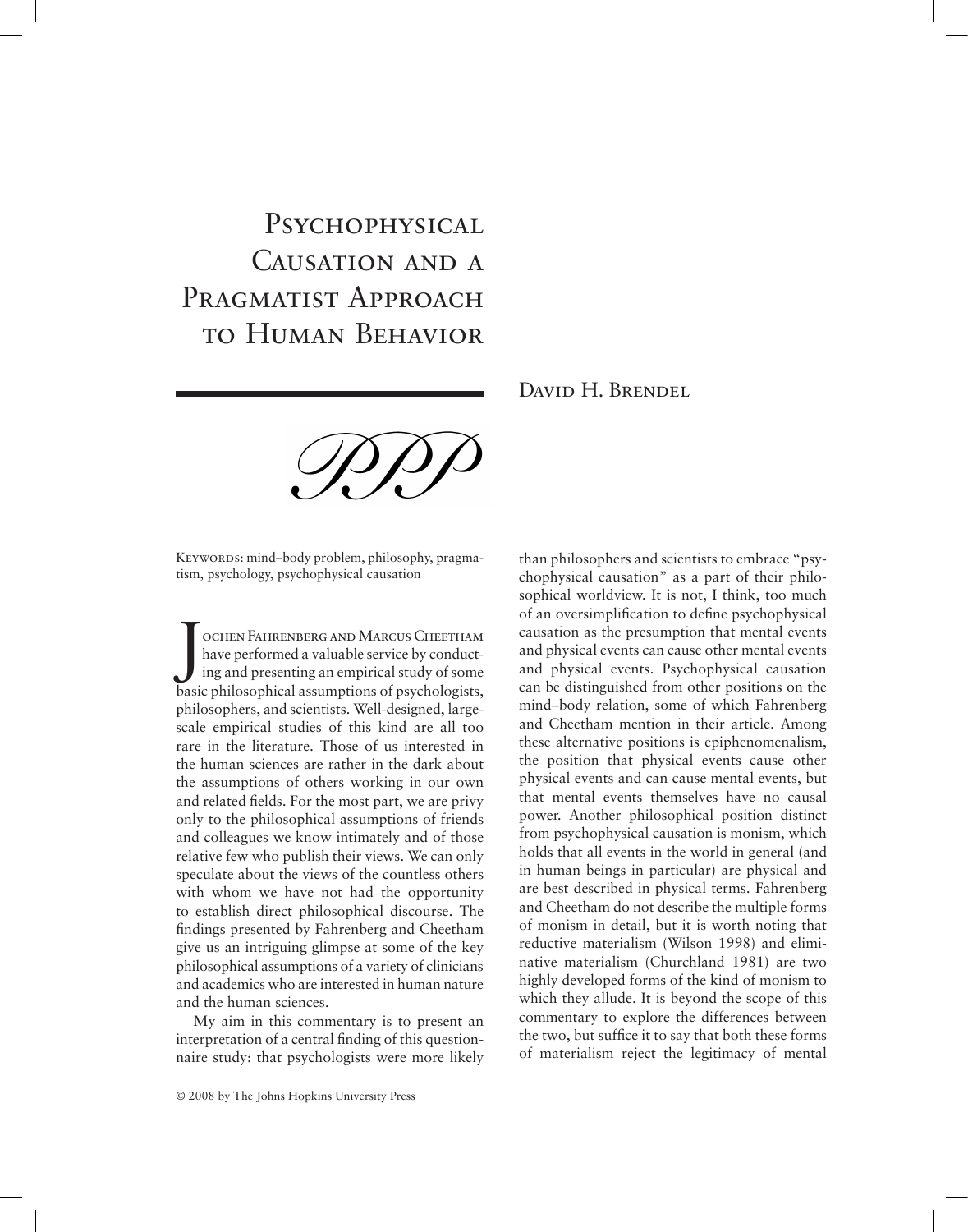events or the mental vocabulary that refers to such events.

It is also beyond the scope of this commentary to advance arguments either for or against psychophysical causation in the philosophy of mind. The concept of psychophysical causation certainly has multiple proponents among philosophers, including those who are ontological monists. The compelling nonreductive materialism of a philosopher such as Terence Horgan, for example, suggests the viability of combining ontological monism with methodological pluralism. In a book chapter entitled "Nonreductive Materialism and the Explanatory Autonomy of Psychology," Horgan (1993) developed the position that the world is entirely physical (i.e., there are no disembodied minds, persons, or other entities) but is so complex that it can only be understood and explained by employing many vocabularies and methodologies, spanning "the microphysical, neurobiological, macrobiological, and psychological." This kind of methodological pluralism in the philosophy of mind can be disputed on conceptual grounds, but it seems to be at least as justifiable (and perhaps more justifiable) when compared with other welldefined positions on the mind–body relation.

The appeal of nonreductive materialism and psychophysical causation comes into particularly clear focus in contexts where our philosophical concerns are pragmatic in nature. In other words, when we need to achieve practical goals in our everyday lives, we usually benefit from a philosophy that provides us with the flexibility to use a broad range of ideas, conceptual tools, and causal hypotheses that can be adapted to specific needs and challenges. Nonreductive materialism regards the world as a purely physical place, but ensures this kind of conceptual and methodological flexibility when it comes to explaining and predicting complex human experience and behavior. "Typically, certain context-relative features of discourse," Horgan wrote (1993, 298), "will determine, in a given situation of inquiry, which sort of explanation is most appropriate for the purposes at hand." It is not surprising that pragmatists are generally sympathetic to nonreductive materialism and psychophysical causation; these and related philosophical approaches give them the flexibility and adaptability they need to tackle complex practical challenges.

The findings presented by Fahrenberg and Cheetham help to support this idea. The psychologists they polled, who presumably are most concerned with understanding and helping patients in clinical settings, tended to favor the notion of psychophysical causation over the philosophers and scientists, who presumably are more preoccupied with various academic and theoretical concerns. One might argue that philosophers and scientists can more easily afford to forego psychophysical causation and methodological pluralism, because the viability and success of their academic and scientific enterprises are unlikely to depend on the availability of these approaches. Clinical psychologists, on the other hand, do not have the luxury of renouncing large categories of causal concepts or methodologies when dealing with complicated, hard-to-treat patients. Limiting one's consideration to strictly biological causes of behavior, for example, may lead to some interesting arguments for a philosopher or novel experiments for a neuroscientist, but it could prove to be disastrous for a practicing mental health clinician. The clinician must be able to approach many (if not most) patients from a biopsychosocial standpoint, with open-minded consideration of multiple factors underlying a mental disorder and multiple therapeutic approaches to treating it, such as psychotherapy and psychopharmacology.

 Along these lines, I found the questionnaire data presented by Fahrenberg and Cheetham to be both credible and reassuring. A large percentage of the psychologists they polled seem to be pluralists, insofar as they consider diverse explanatory concepts and types of causation in human behavior. This kind of pluralism is consistent with the highly pragmatic challenges of their clinical endeavors. Psychiatric pragmatism, as I have defined it in my published work (Brendel 2003, 2006), is rooted in the ideas of classical American pragmatists (including William James, John Dewey, and Charles Sanders Peirce) and contemporary pragmatic bioethicists (McGee 2003). At its core, I have argued, are the "four *P*s" of pragmatism: (1) *practical* reasoning is privileged above theory; (2) *pluralistic* explanatory concepts and causes are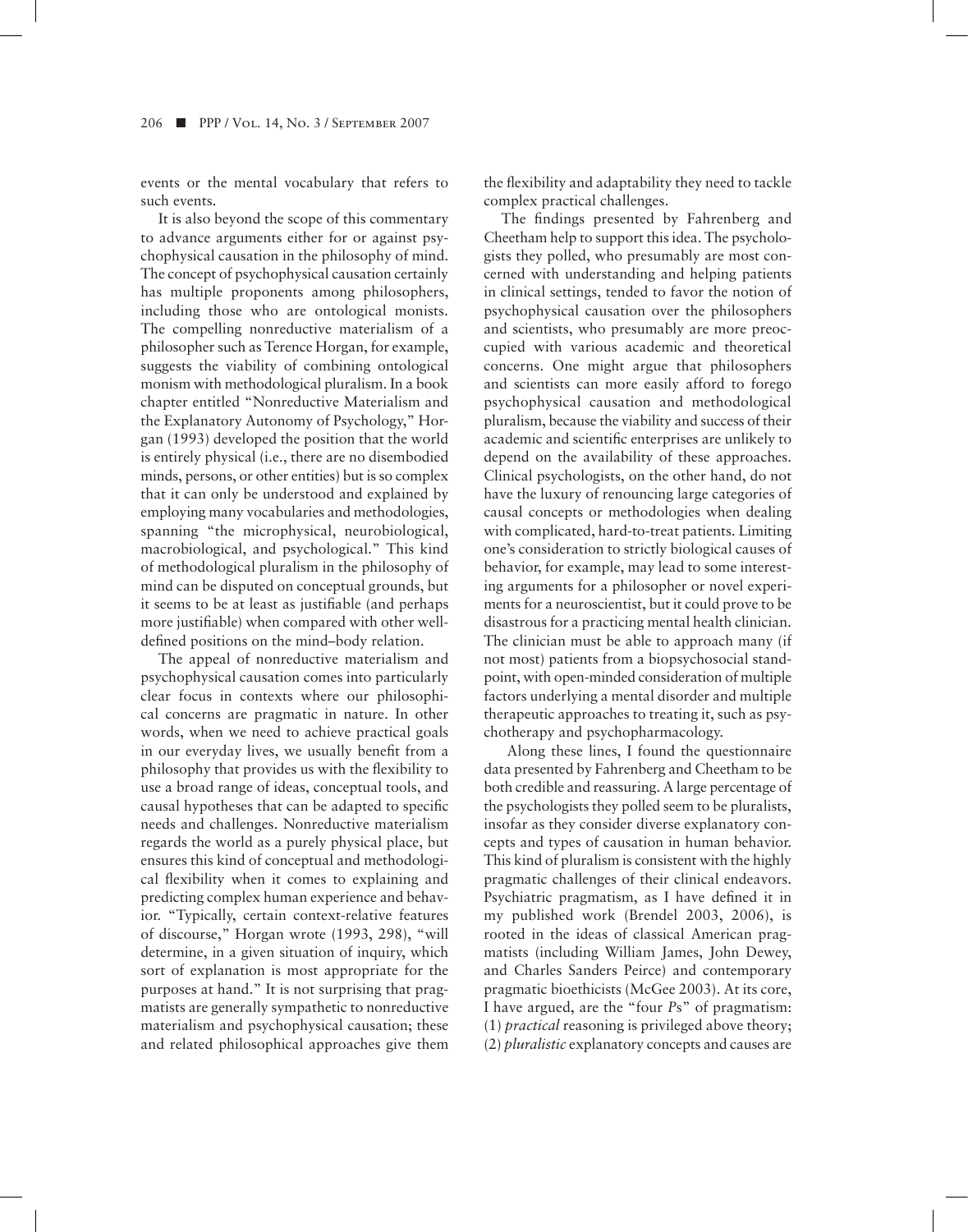necessary to formulate explanations of people's behavior and to develop helpful treatment plans; (3) *participation* of the patient in his or her own care is essential; and (4) *provisional* explanations of people's behavior are warranted because of the complexity of human behavior and the evolving knowledge provided by the human sciences.

The German psychologists who participated in the study presented by Fahrenberg and Cheetham, it seems, embrace these American pragmatist values more than they embrace the more abstract values of traditional German systematic philosophy, as it manifested itself in the work of such thinkers as Immanuel Kant and G.W.F. Hegel. The German psychologists' open-mindedness about psychophysical causation, pluralistic explanatory concepts, even spirituality and religious values, place them in the intellectual tradition of the classical American pragmatist William James, whose work encompassed experimental psychology as presented in *The Principles of Psychology*  (1890); religious diversity as presented in *The Varieties of Religious Experience* (1901–1902); and the explicitly anti-Hegelian, anti-monistic explanatory pluralism he described in *A Pluralistic Universe* (1909). I have no reason to believe that German psychologists in training receive any more exposure to the work of James than their American counterparts receive these days, which is virtually nil. But somehow, Fahrenberg and Cheetham's study reveals, their philosophical assumptions have converged on pragmatist and pluralist values, making sound clinical work

with diverse patients possible. This is good news for the patients who present to their clinics for relief of mental and emotional suffering. We are left to wonder whether and when the background assumptions of most philosophers and scientists might also come to reflect the real-world challenges faced each day by pragmatically minded professionals working in such disciplines as clinical psychiatry and psychology.

#### **REFERENCES**

- Brendel, D. H. 2003. Reductionism, eclecticism, and pragmatism in psychiatry: The dialectic of clinical explanation. *Journal of Medicine and Philosophy* 28:563–580.
- ———. 2006. *Healing psychiatry: Bridging the science/ humanism divide*. Cambridge, MA: MIT Press.
- Churchland, P. M. 1981. Eliminative materialism and propositional attitudes. *Journal of Philosophy* 78:67–90.
- Horgan, T. 1993. Nonreductive materialism and the explanatory autonomy of psychology. Ed. Warner, S. J., and Warner, R. *Naturalism: A critical appraisal* (pp. 295–320). Notre Dame, IN: University of Notre Dame Press.
- McGee, G., ed. 2003. *Pragmatic bioethics*, 2nd ed. Cambridge, MA: MIT Press.
- James, W. 1909/1996. *A pluralistic universe*. Lincoln: University of Nebraska Press.
- ———. 1890. *The principles of psychology*. New York: Holt.
- ———. 1901–1902/1997. *The varieties of religious experience*. New York: Touchstone.
- Wilson, E. O. 1998. *Consilience: The unity of knowledge*. New York: Vintage Books.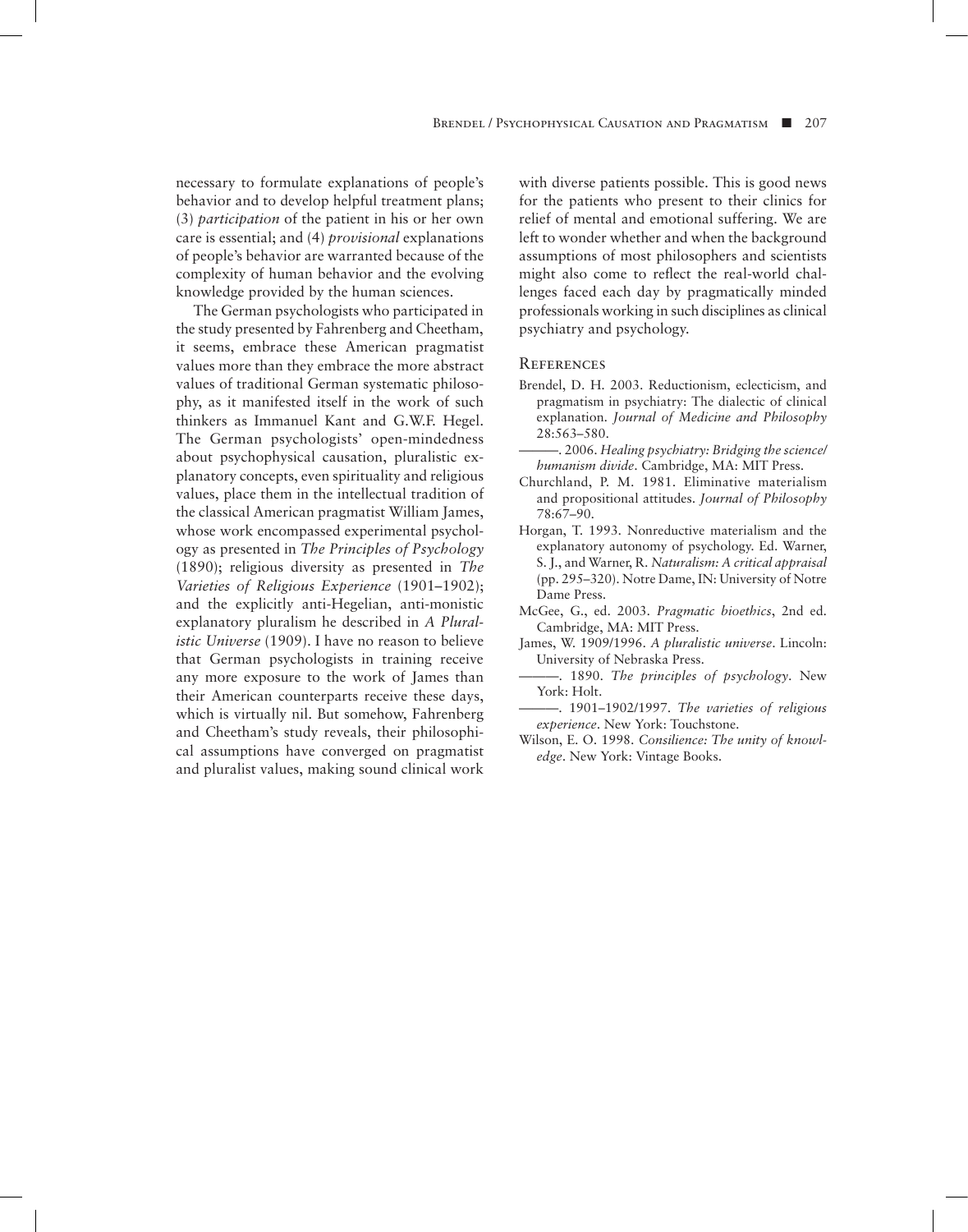# FOLK PSYCHOLOGY AND the Psychological BACKGROUND OF SCIENTIFIC REASONING

# Harald Walach

KEYWORDS: theory of psychology, theory of science, psychology of science, mind–body problem, folk psychology, scientific world view

SOME PROTAGONISTS OF SCIENCE who are still married to a positivist model of how science functions see science as the pure pursuit of knowledge, free of any preconceptions, free of ome protagonists of science who are still married to a positivist model of how science functions see science as the pure pursuit of any personal interest, yielding clear and ideally everlasting truths beckoning humanity over from a superstition ridden dark age of beliefs and would-be knowledge toward the dawn of rational insights that allow for the bettering of mankind's problems. Scientists have followed such an implicit model since Francis Bacon's *Novum Organon*, and the most recent reverberations we hear in popular science books like *The God Delusion* by Dawkins (2006) or in more scientific ones on how an eliminative materialist account of mental events such as Patricia Churchland's might work (Churchland 1986). Here, it is explicitly stated that our folk-psychological accounts such as "I love Emma," or "I have a nasty back ache" is nothing but sloppy speaking and will soon be replaced by a more scientific account, once we know the interior workings of our brains, such as "Neuron

assembly *xyz* in my nucleus *abc* in brain areas *efg* is firing" or "Fast A1 fibers are transmitting stimuli from my lumbar region to the brain, where they override endorphin- and enkephalin-mediated inhibiting pathways, enabling the pain network to go crazy." It has been more than twenty years now since the publication of that somewhat futuristic account, and a whole decade of the brain and countless papers have taught us that we are very far, in fact light years away, from such knowledge as eliminative and even less eliminative materialists would have us gained by now, or in another twenty years from now.

Folk psychology is well and alive, and even more vital than ever, it seems. People go about having their beliefs and ideas about God, the mind, the soul, the world, and human beings in general just as well, eliminative materialists and neuroscience notwithstanding. The data presented by Fahrenberg speak a clear language: Students of different disciplines, but most prominently psychology students, adhere mostly to a dualist—ontological or methodological—world view that allows for some substantiality of consciousness. They suppose that some transcendent reality is active and about, they assume that paranormal events such as spiritual and distant healing can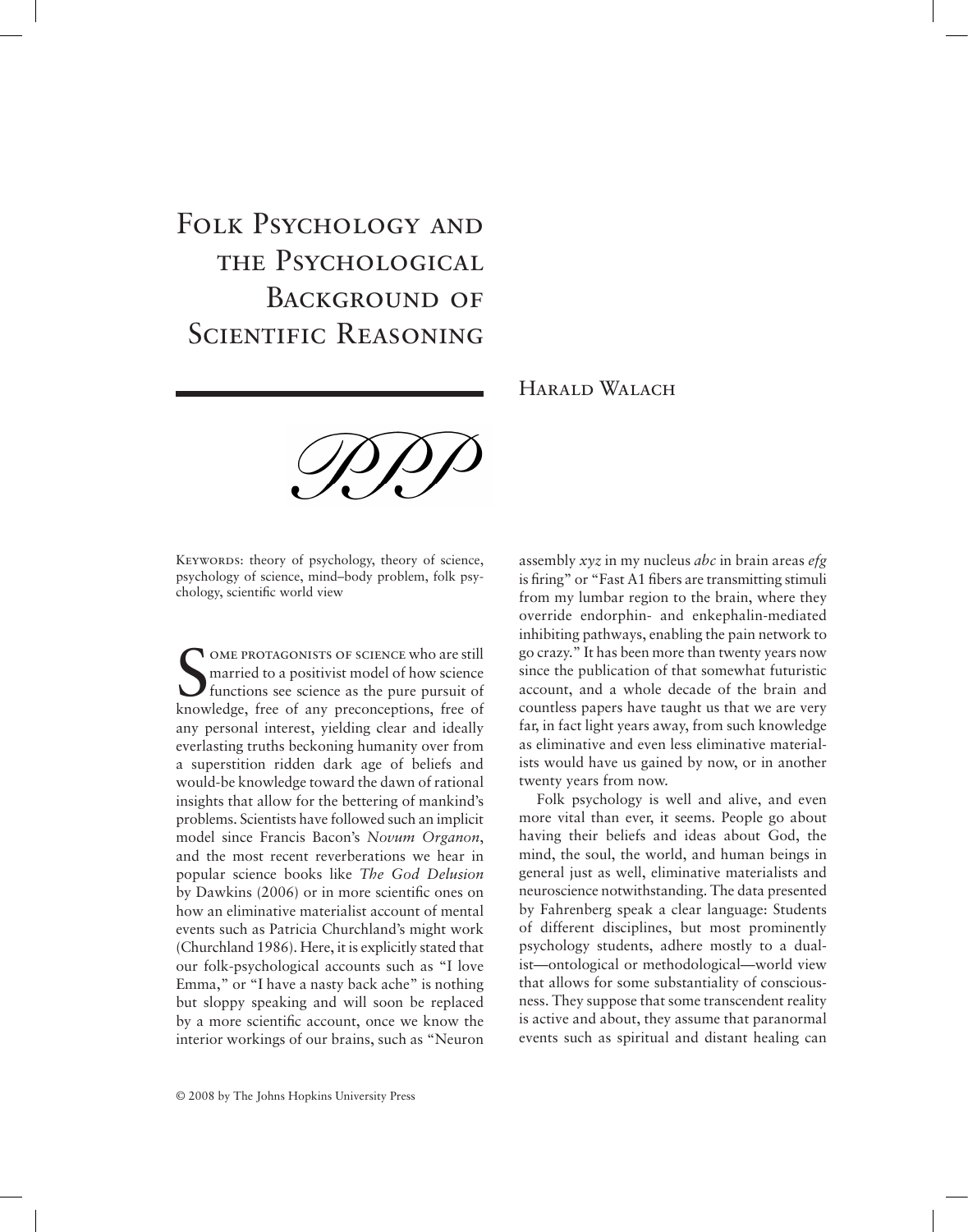happen, that telepathy is an option, to name but the more prominent statements to be gleaned by Fahrenberg's tables.

Sure, these are students at the beginning of their career, as they come from school, some of them in their second year, some of them mature after having done some other training. They have had contact with the scientific world view mostly through their schooling and private reading, and, of course, through our folk culture. It would be extremely interesting to see a longitudinal study, surveying the same students after four years of studies. Will they then be more conformist with the mainstream scientific notion? Will they then have changed their initial belief systems? Will they have integrated and absorbed the knowledge they were taught into their private lives and worldviews, or will they have kept them apart from each other? We do not have the answer to these questions, and surely, a next step would be to follow a cohort of students, albeit small, through their journey as they progress.

Meanwhile, we can all take ourselves as an example to follow this thought along as a *gedankenexperiment*. Did we allow the knowledge we absorbed from studying to permeate our whole private life? How did we deal with any cognitive dissonance arising from information coming out of our studies conflicting with our private belief systems? Did we throw away our personal beliefs or did we organize our lives in two compartments, one for our private life, and one for our scientific knowledge?

Fahrenberg's data are unique in the sense that nobody bothers about folk psychology, and these data are the only ones that actually tap into the belief systems of those that will become scientists, teachers, therapists and trainers of tomorrow. They are mostly at odds with the conformist science view in which a transcendent reality is done away with, consciousness is considered a result of our material-neuronal organization at best, and any paranormal stuff is considered bogus. Depending on our a priori assumptions, we may find these assumptions comforting or disquieting. It is comforting insofar as those starting university studies seem to have quite varied and differentiated views about mind, life, and all those topics the mainstream scientific worldview seems to be rather oblivious of. It is disquieting insofar as this scientific worldview does not seem to have penetrated our folk culture to a degree such that these students would have absorbed it already with their schooling.

Make no mistake here: Psychology students in Germany are among the best trained students. Different from the UK or US system, Germany runs a system of central allocation of a place to study for sought-after subjects such as medicine and psychology. Psychology follows a *numerus clausus* system, that is, a restricted number of places that are allocated only to students with the best A-level degrees (*Abitur*) nationwide and to some degrees after a waiting period, or to mature students. The entry level required would be comparable to what the best universities in Britain expect, possibly four As in A levels and certainly mostly Bs and As in AS-levels and GCSEs. Those students are among the top tier students Germany produces (of course one might ask the question whether that is really good enough in an absolute sense compared with other countries such as Finland, Japan, or Canada; it is certainly well comparable with what is produced in the British system). These students all have had a more or less thorough exposure to basic knowledge in biology, physics, and chemistry. Nearly all of them have had several years of classes either in religious studies or secular versions thereof, such as ethical studies that deal with such issues as asked in the questionnaire. They all have learned at least English, and most of them a second foreign language; most have had contact with some philosophical concepts, and some with a third language.

So, is their endorsement of dualist stances in the mind–body debate or of something rather complicated such as a complementarist notion (Fahrenberg 1979; Walach and Römer 2000) the result of ignorance, stubbornness, or immaturity? Or is it rather the result of a prevailing counter culture that defies the scientific culture? Was Feyerabend (1980) correct, after all, when he postulated that our Western scientific culture is just one option, not better, not worse, among many options of how to make sense of the world?

Until then, it seems an educated guess that folk psychology is well and alive, and possibly gladly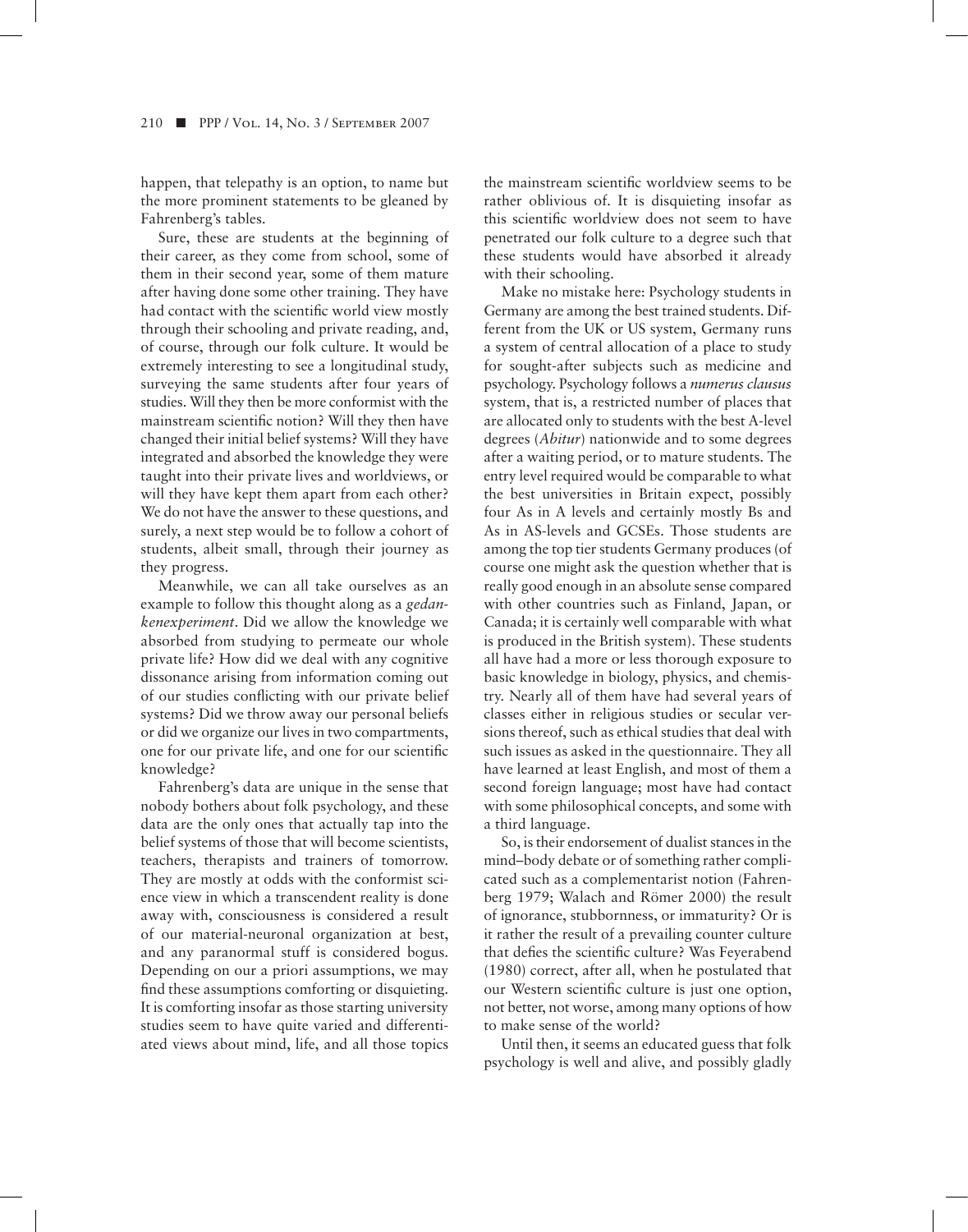so. Folk psychology seems to me a good lore and reservoir for common sense wisdom that sometimes eschews a more scientific approach. Take psychoanalysis and depth psychology as a case in point. When I was a student—incidentally with Fahrenberg back in the late 1970s and early 1980s in Vienna, Freiburg and London—psychoanalysis was banned from scientific psychological debate as unscientific (remember, it was the heyday of Popperianism in psychology, just having scrapped positivism). The unconscious was deemed an unscientific notion, not a falsifiable concept, unclear as a notion, and utterly unsound by definition. And all the public folks still reading self-help books of psychoanalysts telling them how to improve their relationships with their parents, how early experiences might have shaped the way they react to current demands, and so on, were considered unscientific, hopelessly misguided, and uneducated. Enter neuroscience and cognitive psychology, the detection of implicit processing and implicit memory (Reber 1993), the possibility of emotional conditioning without conceptual knowledge, because some sensory pathways enter directly into lower thalamic centers and limbic structures without having to be conscious for effecting changes (Damasio 2000), and suddenly the notion of an "unconscious" becomes scientifically viable again. Just recently, a paper was published making plausible that one can have a positive attitude and a negative attitude to one and the same face at the same time, without the two of them being necessarily linked to each other, let alone be aware of each other (Rydell, McConnel, Mackie, and Strain 2006). What an incredible proximity to quite central psychoanalytic teachings! It would be an altogether fascinating history of science detective thriller to outline the movements of this macroshift in scientific culture. Certainly, one element of it was the adoption of new methods that were able to more intersubjectively verify tenets that previously had been gleaned by quite phenomenological, hermeneutic methods such as clinical encounters and reconstructions.

Be this as it may, all the while folk psychology had quite a correct intuition and appraisal of the situation, and if anyone would have asked someone in a bookshop what was most important in

psychology, the answer would have likely been "the unconscious." This is not to say that we might as well scrap scientific endeavors and just listen to folklore, but it does mean we should be aware of the limitations of scientific approaches and of the folk-psychological reservoir even scientific work draws its nourishing metaphors from.

It is quite clear from the current debate about the foundations of any system, be it scientific or otherwise, that it always has to adopt basic assumptions that are not amenable to verification and vindication by the methods of the system itself (Collingwood 1998; Latour 1999). They come from the general background radiation of our culture, from what people in general believe to be likely, or rational, or worthwhile exploring. And scientists are people and members of their culture, society, and social groups in the first place, and scientists in the second place. Although their science might have reverberations into their private life—they may give up believing in a god as a result of their understanding of science—they are still exposed to the culture, perhaps a wife who still believes in God irrespective of the wise husband's belief system, or a wife who takes the kids to the homeopath because she is fed up with recurrent throat infections. Hardly any notice is given to this dark matter of prescientific beliefs, priors, and odds that form the cauldron out of which scientific questions, methods, and research programs arise.

Fahrenberg has done us a double favor here, by lighting up this background of psychological and cultural determinants of the scientific enterprise. What goes by the name of "differential psychological conditions of science" is in fact the very source and fountain of science: The personal, motivating driving force for a scientist to actually be scientifically active, productive and innovative, normally much more than his payment or contract would ask him to be. This study elucidates this much neglected background, at least in the making. Although it can only be a starting point, it might and should mark an empirical science of individual–psychological preconditions of scientific work, a study of how individual beliefs and folk psychology influence the scientific culture and how this scientific culture influences or fails to influence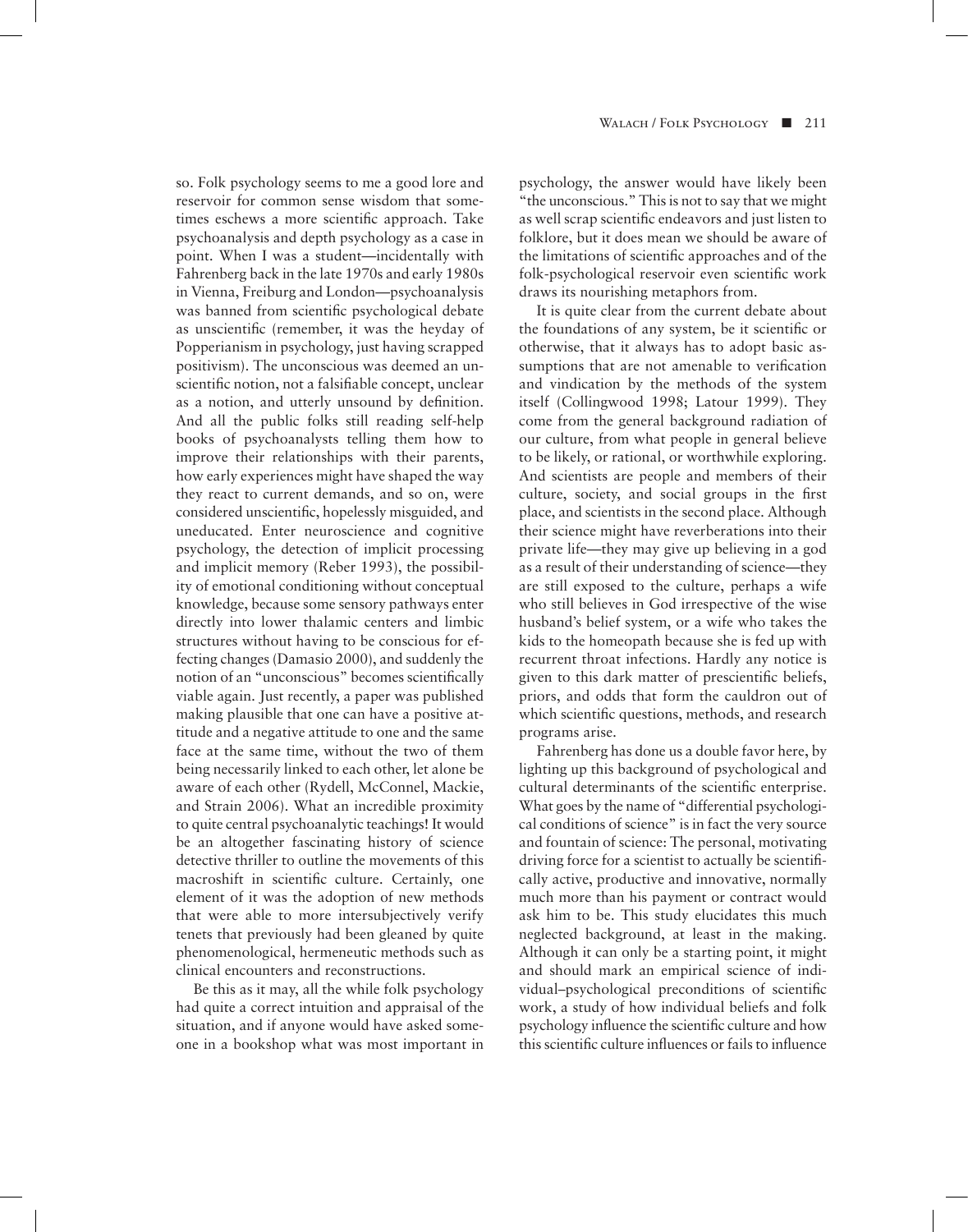personal beliefs. Once we have understood these processes better, we will know a lot more about science and the validity as well as the impact of scientific claims. This is a timely grounding, I find, that deserves wide notice, replication, and possibly amplification as longitudinal work.

#### **REFERENCES**

- Churchland, P. S. 1986. *Neurophilosophy. Toward a unified science of the mind*–*brain*. Cambridge, MA: MIT Press.
- Collingwood, R. G. 1998. *An essay on metaphysics*, *revised edition*. Oxford: Clarendon Press.
- Damasio, A. 2000. *The feeling of what happens. Body, emotion, and the making of consciousness*. London: Vintage.
- Dawkins, R. 2006. *The God delusion*. Boston: Houghton Mifflin.
- Fahrenberg, J. 1979. Das Komplementaritätsprinzip in der psychosomatischen Forschung und psychosomatischen Medizin. *Zeitschrift für Klinische*

*Psychologie, Psychopathologie und Psychotherapie*  27:151–167.

- Feyerabend, P. 1980. *Against method: Outline of an anarchistic theory of knowledge*, 3rd ed. London: Verso.
- Latour, B. 1999. *Pandora's hope: An essay on the reality of science studies*. Cambridge, MA: Harvard University Press.
- Reber, A. S. 1993. *Implicit learning and tacit knowledge. An essay on the cognitive unconscious*. Oxford: Oxford University Press.
- Rydell, R. J., A. R. McConnel, D. M. Mackie, and L. M. Strain. 2006. Of two minds: Forming and changing valence-inconsistent implicit and explicit attitudes. *Psychological Science* 17:954–958.
- Walach, H., and H. Römer. 2000. Complementarity is a useful concept for consciousness studies. A reminder. *Neuroendocrinology Letters* 21:221–232.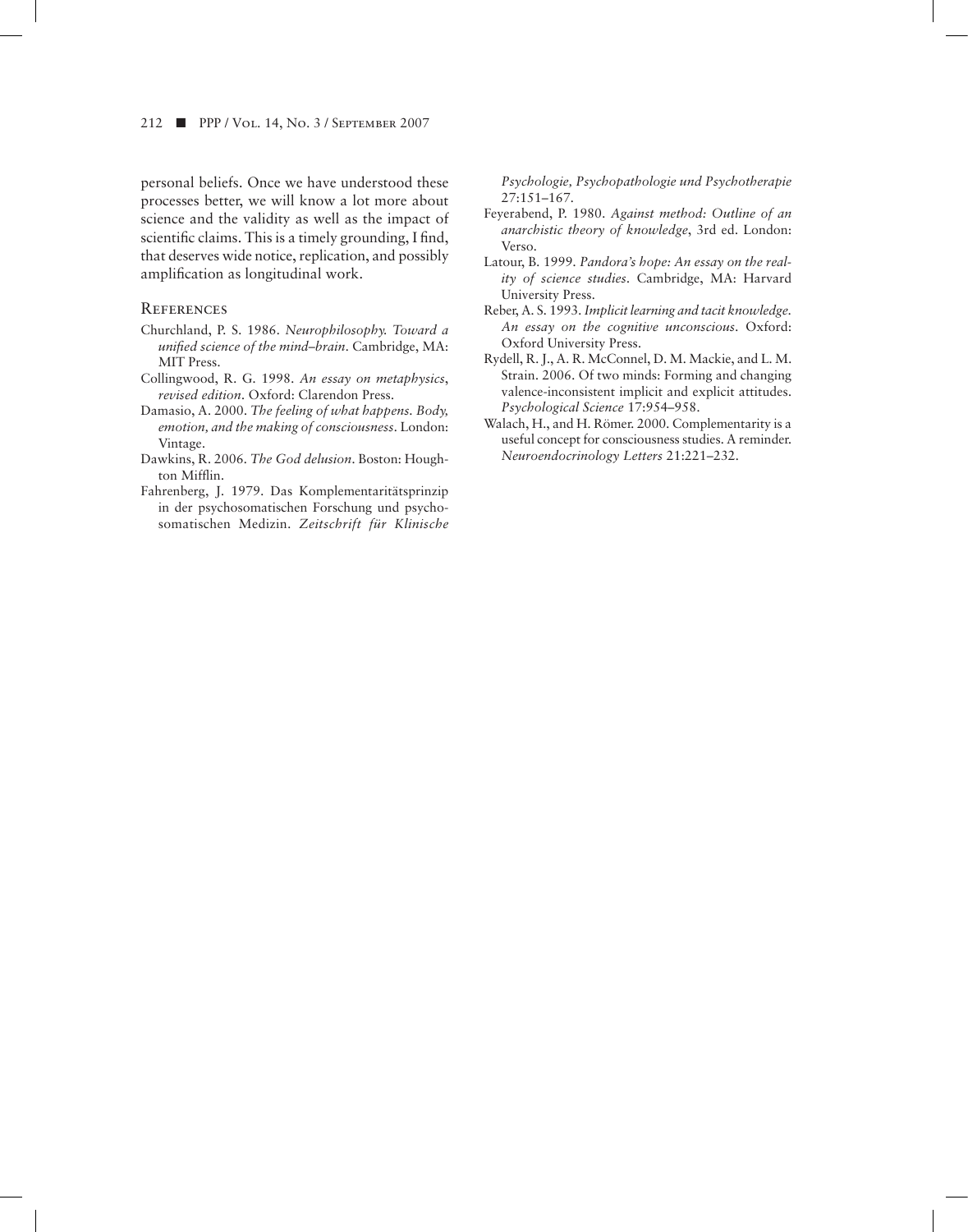# THE EVALUATION of Implicit Anthropologies

# Jochen Fahrenberg and MARCUS CHEETHAM

KEYWORDS: mind-body, philosophical assumptions, human nature

THE THREE COMMENTARIES and the review-<br>er's notes contain valuable reflections and<br>expand on number of important points. er's notes contain valuable reflections and expand on number of important points. There is general agreement that surprisingly little is known about psychologists', psychotherapists', clinicians', and other professionals' philosophical assumptions about human nature. It is conceivable that these implicit anthropologies represent a potential source of bias in research and practice and that further research is therefore justified.

Doctor Walach emphasizes the pluralism of world views, which is evident in the questionnaire response patterns. The findings contradict the assumption that monism, immanence, and a scientific worldview are predominant preconceptions. Instead, psychology students mostly favor ontological or methodological dualism, and confirm that they have spiritual beliefs or indeed some belief in paranormal phenomena. From this, Dr. Walach extends his thought-provoking perspective to folk psychology, as opposed to mainstream psychology, and reflects on the influence of individual beliefs on scientific culture. It is especially from this perspective that the investigation of certain key concepts and belief systems should be given every encouragement.

Doctors Wells and Rackley were particularly interested in the implicit anthropologies of clinicians. They are inclined to attribute individual differences in understanding and interaction with patients to "psychological" traits or to momentary experience rather than to philosophical beliefs. The latter view was supported by the majority of students in our investigation. With respect to psychotherapists and clinicians, our article contained only a short reference to the interviews conducted by Wider. The majority of the forty-two professionals taking part in this pilot study assumed that there may be such differential biases in their fields, but they conceded that the momentary clinical condition and pragmatic necessities would often override such biases. An empirical investigation to differentiate psychological, pragmatic–clinical, and philosophical factors and the associated bias would be an ambitious project; very careful interviews and perhaps participant observation would be necessary. But before undertaking such a study, further descriptive studies and the development of testable hypotheses are required.

Doctor Brendel referred to the intricacies of the mind–body problem. We agree that many of the recent philosophical writings show nonreductive physicalism to be among the highly favored conceptions. (We do not know whether this discourse represents the majority opinion of philosophers, psychologists, clinicians, or even neuroscientists.)